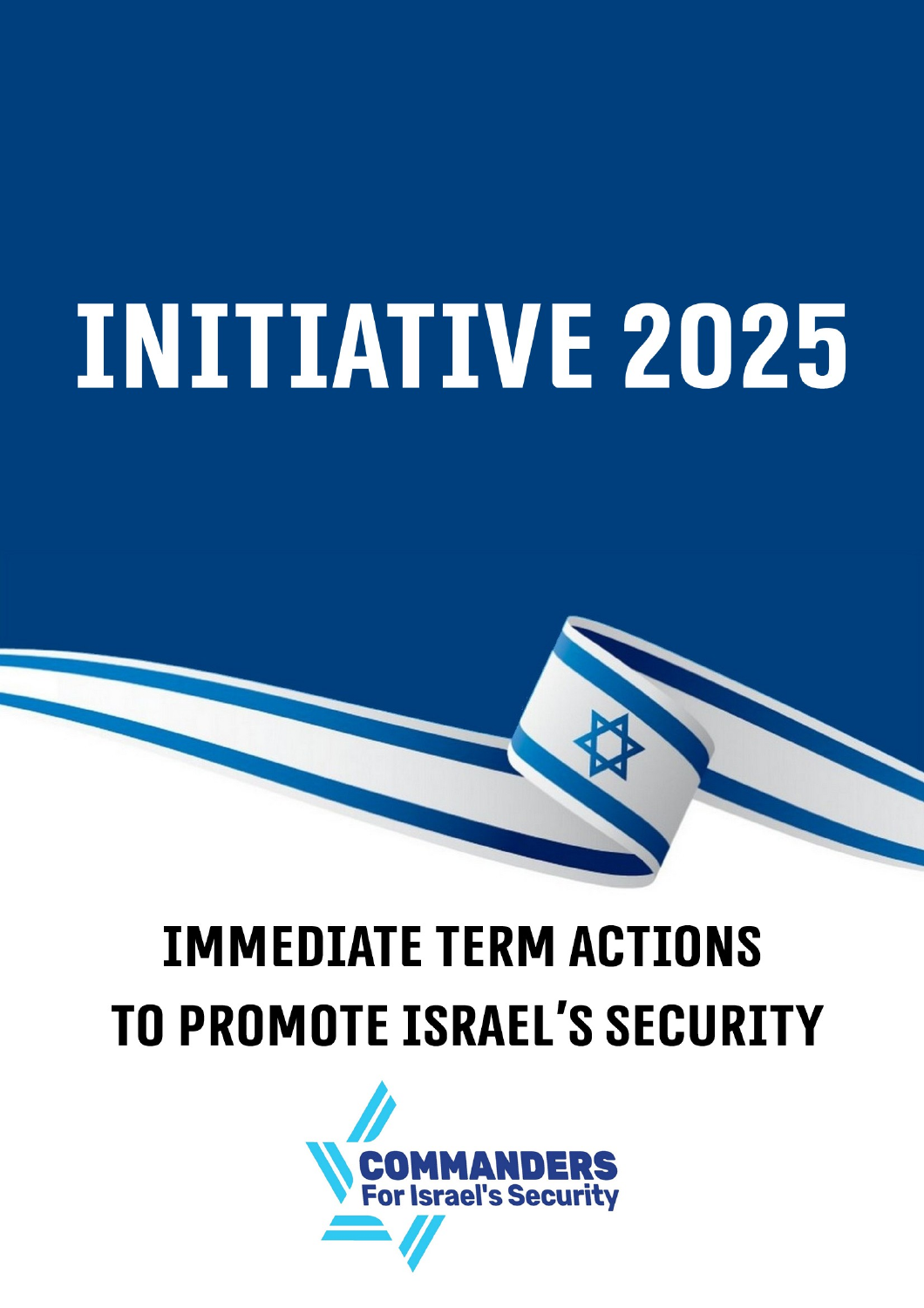**Commanders for Israel's Security (CIS)** is pleased to submit a plan of action on the Palestinian issue to the government of Israel and the general public. We propose a strategy that serves our nation's core interest: preserving Israel as a secure, Jewish and democratic state for generations to come. It calls for Israel to take the initiative. Guided by national security requirements, it must apply to Judea and Samaria, Gaza Strip, and East Jerusalem. We firmly believe it is possible to forge a broad national consensus around this plan.

Our goal is to encourage public discourse on the issue, and encourage decision makers to formulate policies in line with the strategy recommended herein.

#### **November, 2021**



#### **Table of Contents**

| <b>Executive Summary</b>                                           | 1  |
|--------------------------------------------------------------------|----|
| Introduction                                                       | 4  |
| The Palestinian issue and its significance for the State of Israel | 6  |
| Basic assumptions and guidelines                                   | 10 |
| The initiative                                                     |    |
| Judea and Samaria                                                  | 12 |
| Gaza Strip                                                         | 13 |
| East Jerusalem and the holy places                                 | 14 |
| <b>Concrete steps</b>                                              |    |
| Civilian-economic measures                                         | 16 |
| <b>Security Measures</b>                                           | 18 |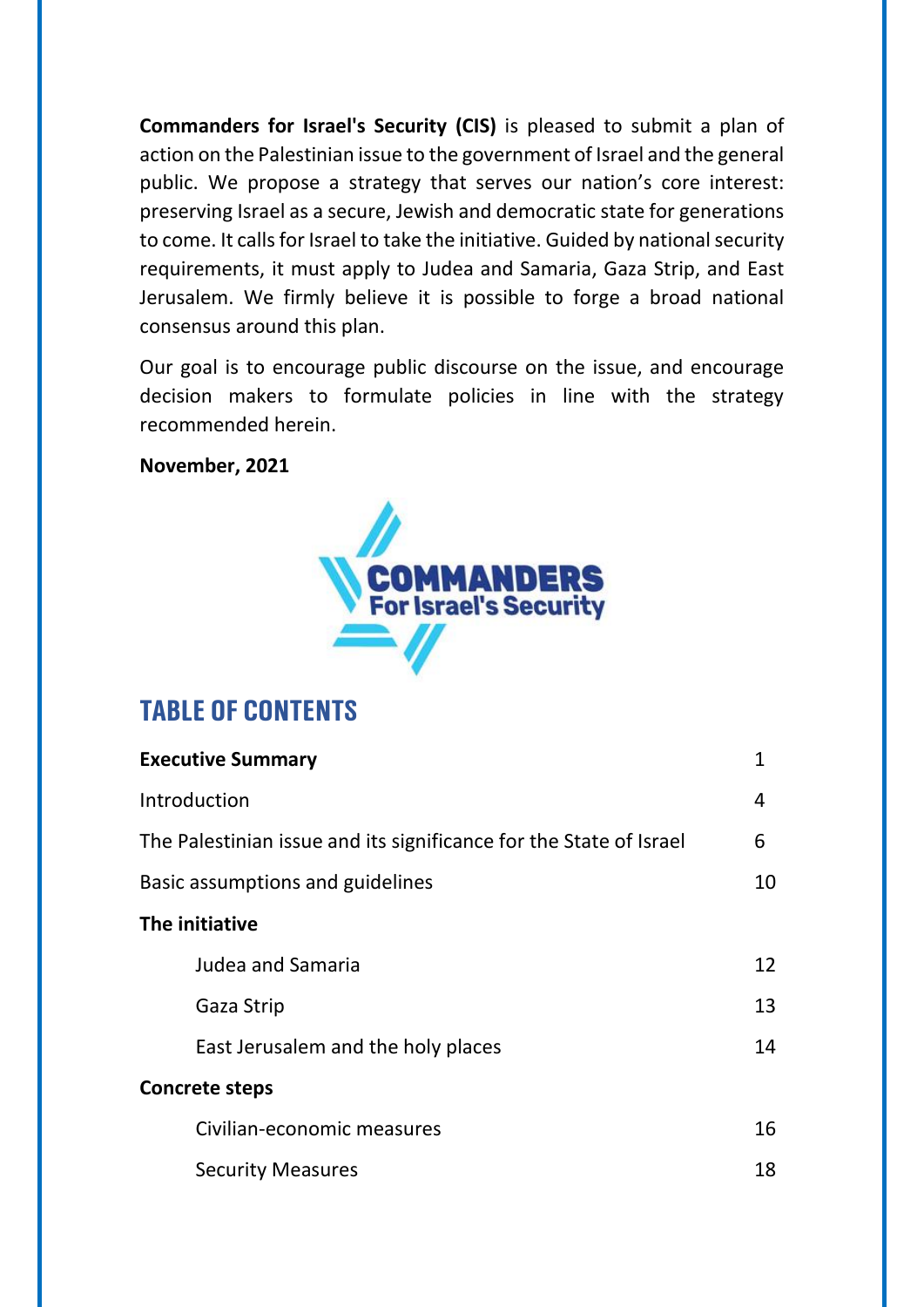#### **EXECUTIVE SUMMARY**

#### **The challenge**

**The way we address the Israeli-Palestinian conflict will affect every aspect of our country's future.** More than fifty years have passed since 1967 and Israel has yet to decide what policy best serves its national interest. Absent such a decision, we will continue our inexorable slide towards a single state between the Jordan River and the Mediterranean Sea, a state without a sustainable Jewish majority. This, in turn, will oblige Israel to choose between granting equal rights to the entire population under its rule, thereby forfeiting the country's Jewish character, and denying civil rights to the Palestinians, thus eschewing its democratic values.

As the sovereign power in territories seized during the Six Day War, **Israel must decide what long- term solution it envisages, deriving therefrom a plan of action.**

#### **The objective**

**The preferred solution to the Israeli-Palestinian conflict is a securitybased, negotiated Two States for Two Peoples agreement.** Such a solution aligns with our values, provides required level of security, and ensures our future as a democratic society with a sustainable Jewish majority for generations to come.

We recognize that this solution is not feasible under current conditions. CIS, therefore, recommends that the government of Israel adopts a strategy to promote security and stability, improve prospects of a future two-state agreement and avoid irreversible steps that might limit the options of future governments in the pursuit of a negotiated agreement.

#### **The proposed strategy, therefore:**

• **Reflects a commitment to our primary national interest: strengthening Israel as the democratic, national home of the Jewish People, a state that enjoys the support of the majority of its citizenry and is capable of meeting ongoing security challenges.**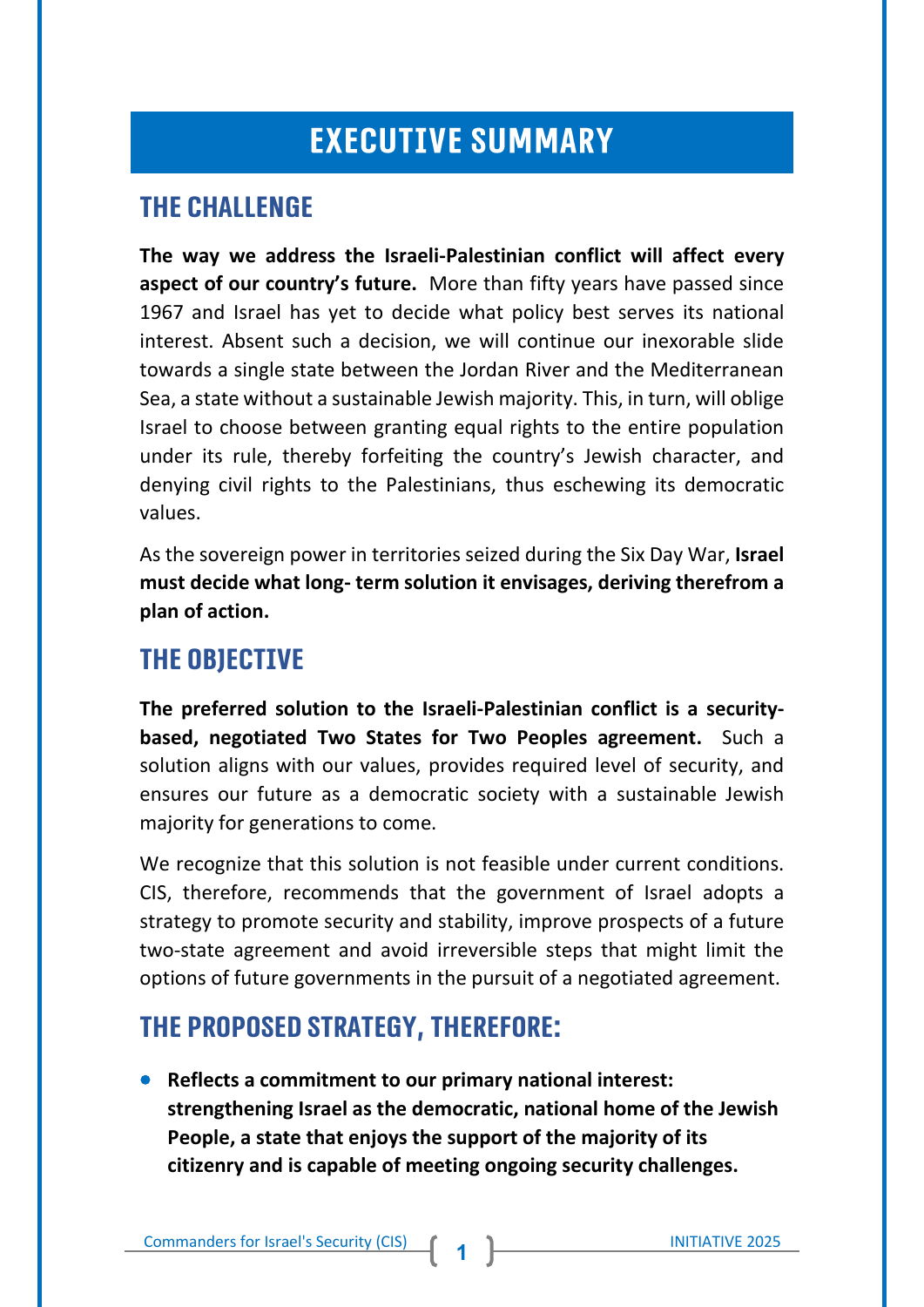- **Rests on an understanding that maintaining Israel's strength demands -- and our own sense of national responsibility requires - that we shape our nation's future in light of this supreme, national interest.** It rests on the further understanding that Israel enjoys considerable freedom of maneuver between the following options: the two-state solution (not currently a feasible alternative); unilateral separation that would create a security vacuum, likely to be filled by hostile forces; and a slide towards a single state between the Jordan and the sea. Adopting this strategy will satisfy neither those who seek full and immediate separation from the Palestinians nor partisans of greater Israel. It could, however, form the basis of a broad, national consensus.
- **Assumes that Israel has a direct interest in the existence of a functioning, Palestinian authority** that maintains close coordination with Israel's security forces.

#### **Our strategic plan**

**Achieving civilian separation while preserving security control until a lasting agreement can be reached.**

In order to realize this strategy, **Israel must be proactive,** making intelligent use of three toolsets at its disposal: security measures, civilianeconomic measures, and political measures.

• **Ongoing security control**. This is mandatory due to the current lack of any alternative to Israeli military control. The security arrangements we propose will provide a solution in the event of two conflicting and extreme scenarios, and a variety of alternatives in between: From sustained calm and stability to a deterioration of the security situation, to an outbreak of terror and, in the extreme case, the collapse of the Palestinian Authority (PA). While preventing terror and protecting the safety of Israel's citizens, our security forces will also be uncompromising in their enforcement of the law in the event of violent disturbances by Israelis on the West Bank. These latter disturbances threaten to spread chaos that could lead to the collapse of the PA, thwart efforts to achieve calm and undermine international support for Israel.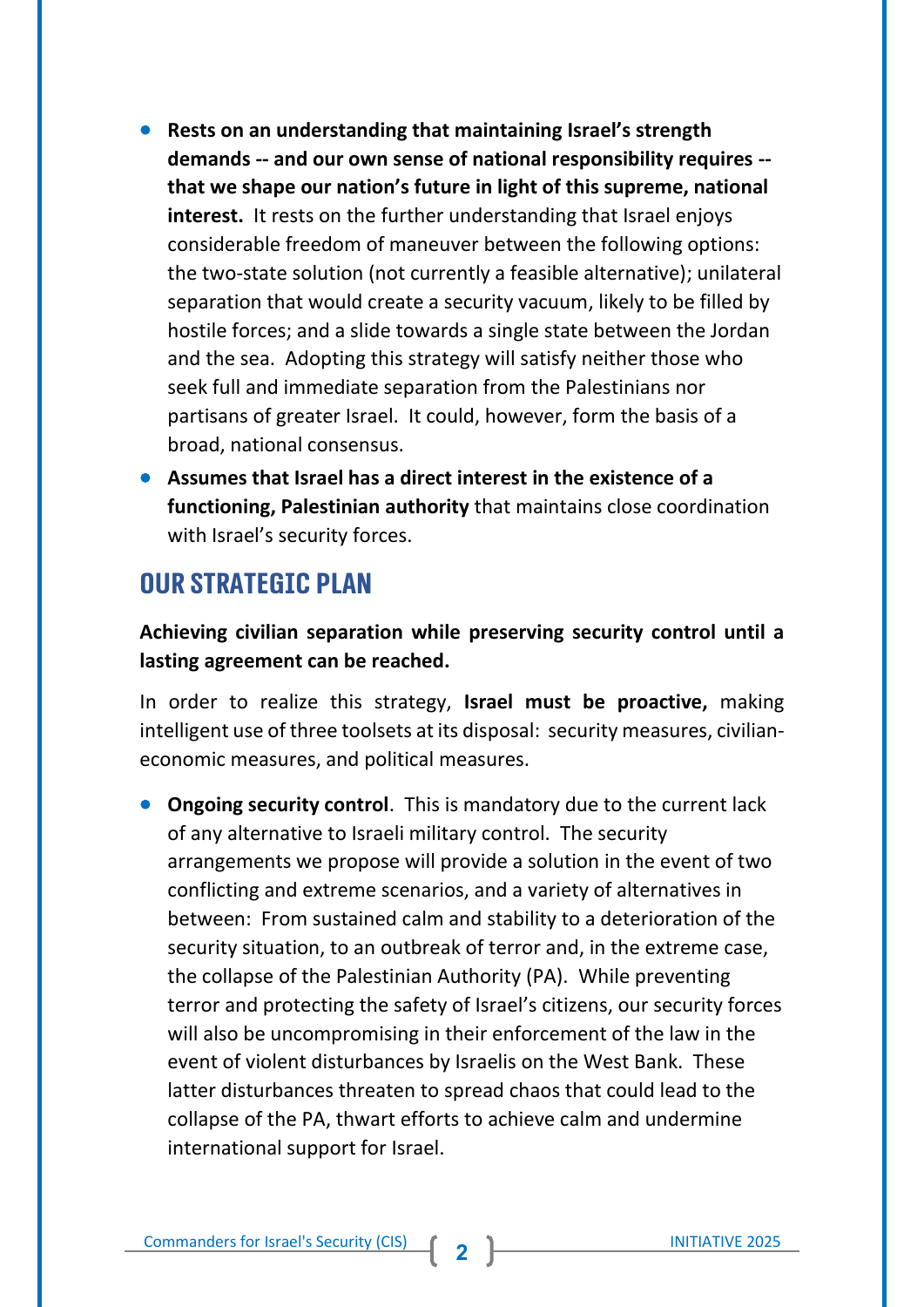- **Civilian-economic measures**. Investments in infrastructure, trade, industry and employment, and easing of movement, will enable the PA to function better, improve the day-to-day lives of the civilian population on the West Bank, and reduce friction between Israelis and Palestinians. This, in turn, will promote stability and calm, build trust and instill hope for a better future.
- **Political-diplomatic measures**. We must always keep the political horizon in view. This is essential in order to secure the support of the Palestinian public, preserve the stability of the PA and ensure that it continues to coordinate with Israeli security forces. A viable political horizon will also help harness regional and international support for the initiative. In order to achieve this, it is important to maintain the status quo in East Jerusalem and the holy places.

While international support and coordination with the PA would go a long way to enhancing the strategy's prospects, we must pursue our goals even in their absence. **Israel cannot make vital decisions about its future conditional upon the current positions of other players.**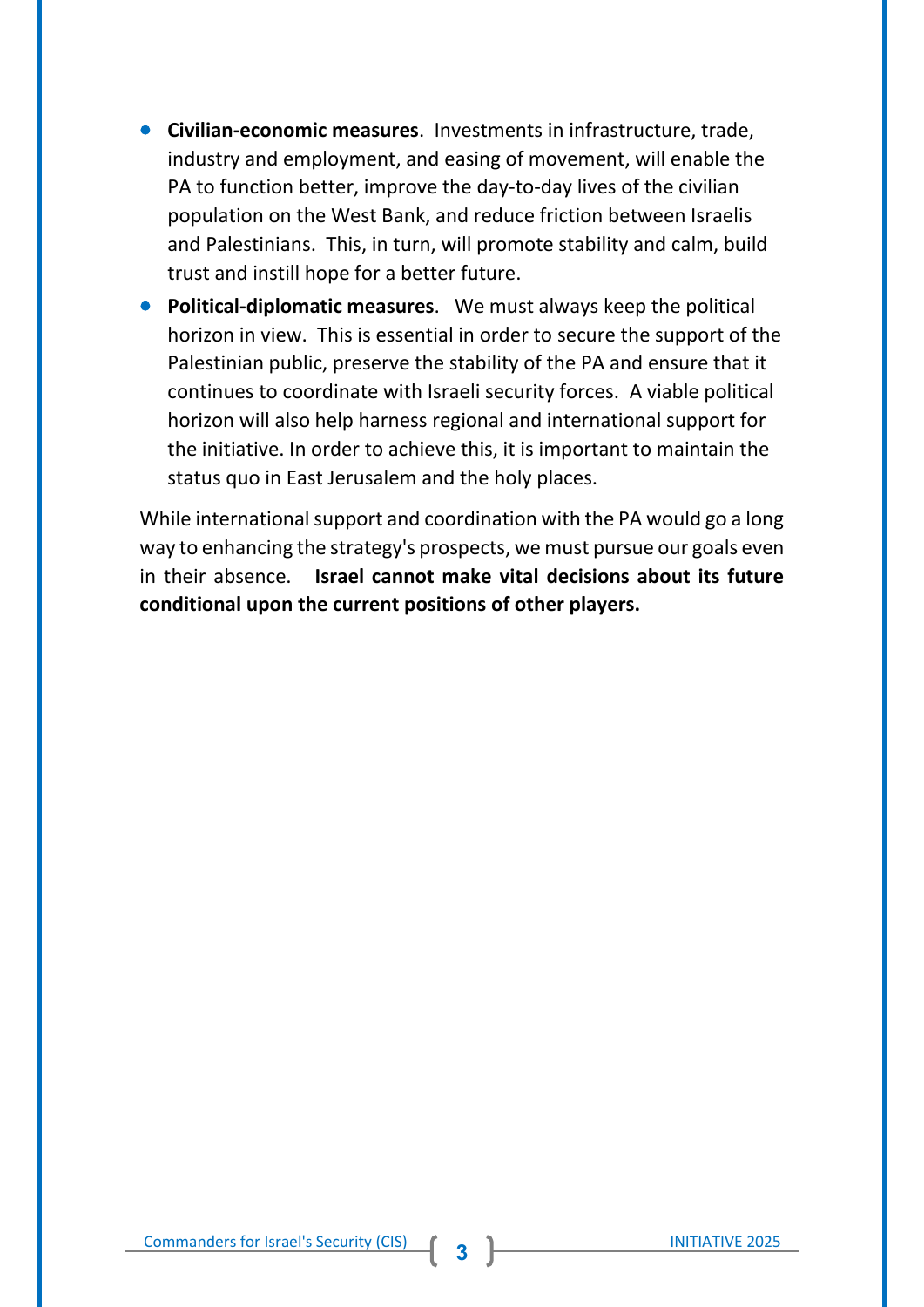# **Initiative 2025**

#### **Immediate Term Actions to Promote Israel's Security**

#### **INTRODUCTION**

Commanders for Israel's Security is pleased to submit *Initiative 2025*, a plan of action on the Palestinian issue, to the government of Israel and the general public. *Initiative 2025* is an interim plan designed to meet Israel's needs over the coming years, based on principles of Israeli security upon which we can build a broad, national consensus.

The Palestinian issue is, first and foremost, an Israeli challenge. It has, and will continue to have, a major impact on this country and its future. The best approach – and one that aligns with our values – is to resolve the Israeli-Palestinian conflict through an agreement to establish two separate states, an agreement that meets Israel's security needs. This would best serve to ensure Israel's safety, its democracy, and its Jewish majority for generations to come.

Since such an arrangement is not feasible under prevailing conditions, Commanders for Israel's Security, recommends that the government of Israel pursue **a course of action that promotes calm, security and stability, while refraining from irreversible actions** that could tie the hands of a future government, leaving it no alternative but the tragedy of a one-state solution. Our plan:

- Derives from a commitment to our supreme, national interest: strengthening Israel as the democratic, national home of the Jewish People, while maintaining its security.
- Reflects the desire of most Israeli citizens and most Jews around the world – to preserve a solid Jewish majority in the State of Israel,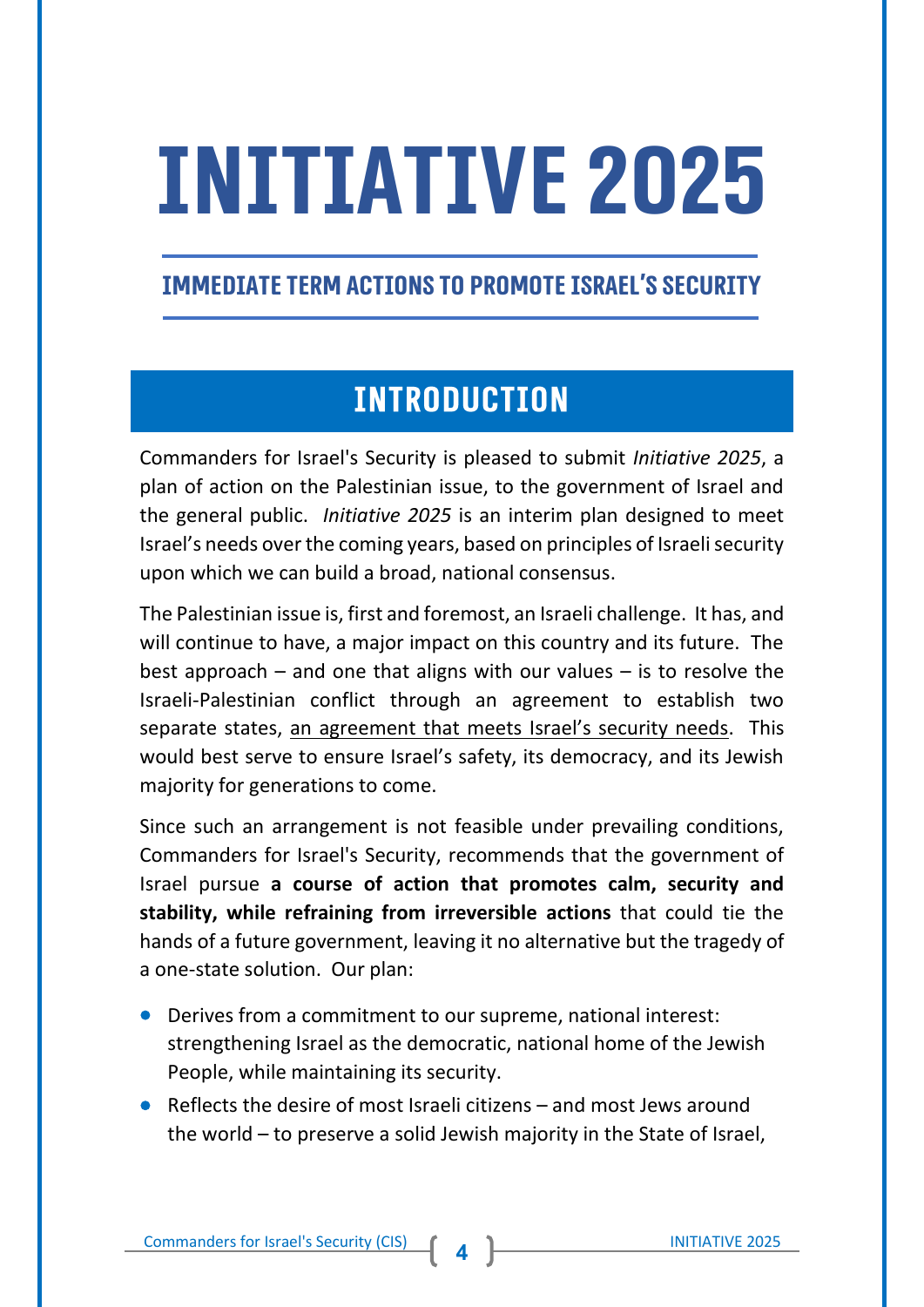as well as the concomitant understanding that annexing millions of Palestinians is contrary to Israel's supreme, national interest.

• Rests on the assumption that Israel alone must determine its own future, and that we enjoy considerable freedom of maneuver among the following options: the two-state solution (not currently a feasible alternative); unilateral separation that would create a security vacuum, likely to be filled by hostile force; and a slide towards a single state (Israel's current trajectory). Our strategy will satisfy neither those who seek a two-state solution nor partisans of greater Israel. It will, however, shield us from the greatest national tragedy of all – the loss of the *third temple* – Jewish national independence in the modern era.

#### **"Civilian separation with military control until an agreement is reached."**

Current circumstances leave us with only one alternative if we wish to preserve the Zionist vision: **"civilian separation with military control until an agreement is reached."** In order to realize this strategy, Israel must be proactive, making intelligent use of three toolsets at its disposal: security, civilian-economic, and political:

- **Civil-economic separation**. To enhance the functioning of the PA, improve the day-to-day lives of the civilian population on the West Bank, and reduce friction between Israelis and Palestinians, Israel will promote investments in infrastructure, trade, industry and employment, and improvements in freedom of movement. This will serve to promote stability and calm, build trust and instill hope for a better future [details below].
- **Ongoing military control**. Currently, there is no alternative to continued Israeli military control. The arrangements we propose will ensure Israel's security under either of the following scenarios: sustained calm and stability, on the one hand; and a deterioration of the security situation on the other (including an outbreak of terror possibly and possibly the collapse of the PA [see below]).
- **The political-diplomatic dimension**. Our initiative would keep the political horizon in the background. This is necessary to secure the support of the Palestinian public, to ensure the stability of the PA and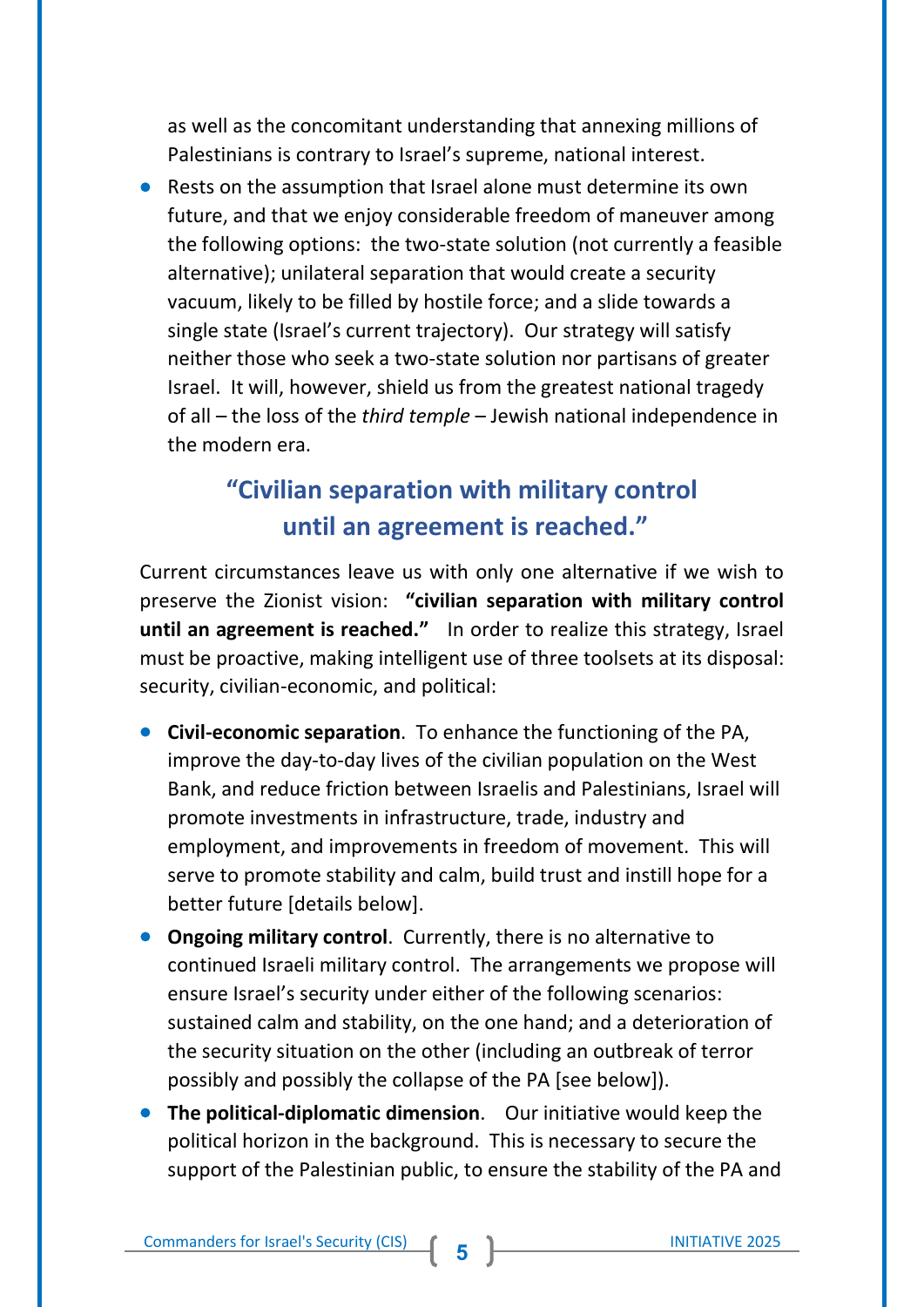its ongoing security coordination with Israeli security forces, and to harness regional and international support for the initiative.

#### THE PALESTINIAN ISSUE AND ITS **SIGNIFICANCE FOR THE STATE OF ISRAEL**

#### **Demographics:**

13.6 million people live between the Jordan River and the sea, including 6.9 million Jews (52%) and 6.7 million Arabs (48%). Of the latter, 2.1 million are Israeli citizens. Demographic projections show that by 2048, today's already narrow Jewish advantage will give way to an Arab majority, with a population balance of 13.3 million Jews compared with 13.5 million Arabs.

We cannot change the demographics. We can, however, decide whether or not the Jewish and Palestinian peoples will be permanently entwined in a single state.

#### **The stability of the Palestinian Authority:**

Twenty five years ago the State of Israel signed an agreement that established the PA, investing it with authority to manage the lives of most Palestinians. This included responsibility for maintaining law and order and fighting terrorism.

This arrangement was challenged by the suspension of security coordination during the second intifada and by the collapse of PA rule and the Hamas takeover in the Gaza Strip.

The PA survived these, two dramatic events, and resumed coordination with Israel's counterterrorism efforts. The security establishment in Israel credits this cooperation with saving many lives.

The PA also survived a series of other challenges, including four Israeli military confrontations with Gaza, US recognition of Jerusalem as Israel's capital and the move of the American embassy to Jerusalem, and violent clashes in East Jerusalem neighborhoods and on the Temple Mount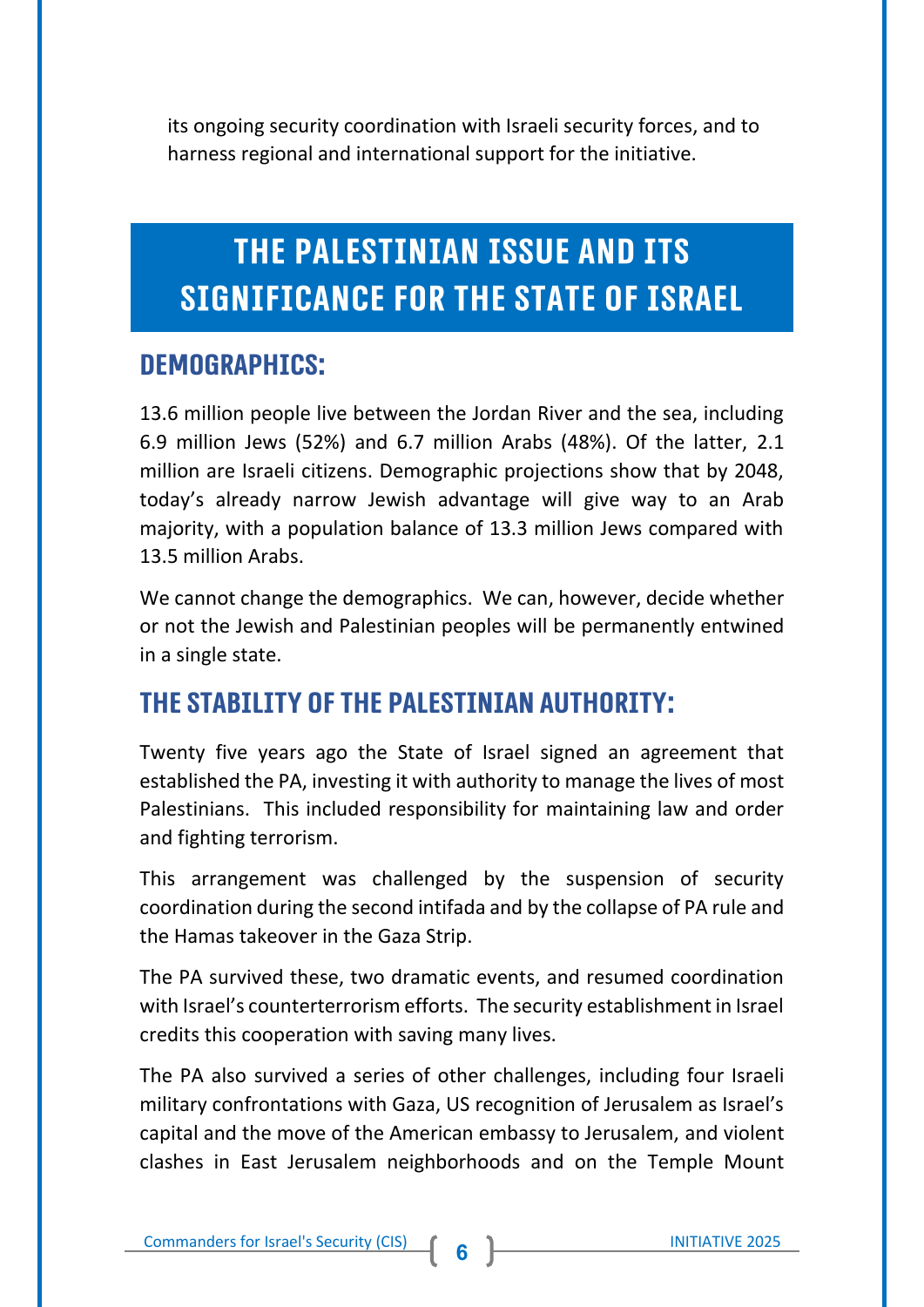(examples include clashes following the opening of the Western Wall tunnels, the installation of metal detectors and, most recently, the outbreak of violence in May of 2021).

Such events always have lingering effects. Thus, Israeli authorities continue to receive intelligence warnings about instability and threats to Israeli citizens. This is largely a result of the erosion of PA rule and criticism of its security apparatus by the very people it is intended to serve.

External factors alone are not to blame for the growing weakness of the PA. The Palestinian public is disenchanted by the behavior of its leadership. The PA is increasingly seen as corrupt, tired and lacking initiative. It is said to be governing ineffectively, violating human rights, and preventing elections. Officials are accused of subordinating the public interest to personal concerns, especially regarding the succession struggle as the Abbas era draws to a close.

Palestinians were willing to put up with these failings as long as they believed the PA was leading them towards national independence. As this hope recedes, criticism of the PA has grown, undermining its very legitimacy. It is accused of serving Israel's occupation rather than the national interests of the Palestinians themselves.

The above developments have brought many Israeli experts to express their concern about a possible collapse of security and order in areas under PA rule. It is feared that this could happen not as a result of a decision from above (with the PA threatening to "hand the keys" back to Israel) but rather due to the behavior of Palestinian society itself. This could take the form of popular rejection of the authority of the PA, or public pressure on Palestinian security forces to abandon their posts.

Two clear indications of this process are already apparent. The first is the emergence of areas in Judea and Samaria controlled by armed groups that reject the authority of the PA, and where Palestinian police and tax collectors fear to tread. The second is the phenomenon of Palestinian security officers deserting their posts at times of tension, so as not to be accused of collaboration with Israel.

The collapse of the PA would require Israel to deploy its own forces in both urban and rural areas of the Judea and Samaria in order to maintain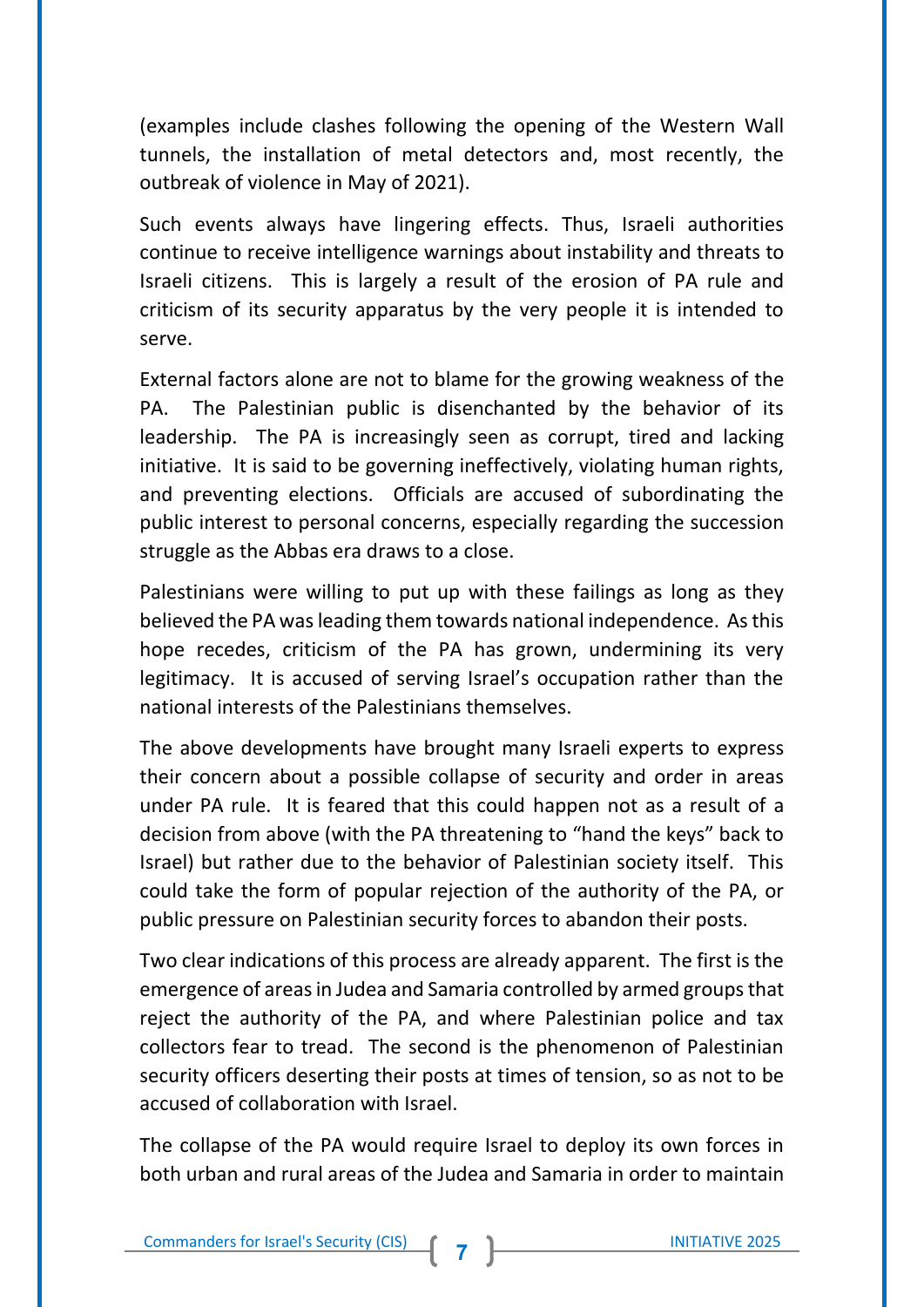order and prevent a takeover by the Hamas. It would also shift responsibility back to Israel for managing the lives of millions of Palestinians. Termination of support by PA donor nations would place a large financial burden on Israeli tax payers. The greatest danger, however, is the lack of an exit strategy from this binational scenario. [For a detailed analysis of such a development and its possible outcomes, see our [study on the implications of annexation](http://en.cis.org.il/wp-content/uploads/2018/12/RAMIFICATIONS-OF-WEST-BANK-ANNEXATION.pdf)<sup>1</sup>.

**The bottom line** is that a stable, functioning Palestinian authority – something of critical importance to Israeli security – requires the support of the Palestinian public. This support depends on two factors.

- The PA's ability to govern effectively, serving the needs and improving the lives of its citizens.
- Progress towards Palestinian independence, even if this goal remains a remote one.

**While neither of the above depends exclusively on Israel, previous actions by the Israeli government have served to weaken the Palestinian Authority. By the same token, a change in Israeli policy could now help promote the PA's rehabilitation.**

#### **Israeli strategy:**

Over the past decade, Israeli strategy on the Palestinian front has comprised two elements: the status quo and isolation. In 2020 a third element accrued: the Abrahamic Accords.

The status quo element of Israel's strategy is based on the assumption that we can continue to ensure stability over time; this, despite Hamas control in Gaza, the erosion of the relevance and governing capacity of the PA on the West Bank, and the attenuation of security arrangements in East Jerusalem neighborhoods and on the Temple Mount.

The policy of isolation, meanwhile, is intended to separate different Palestinian areas one from another, to prevent developments in one place from undermining security in another sector, and to forestall a Hamas takeover on the West Bank.

**8**

<sup>1</sup> *Ramifications of West Bank Annexation: Security and Beyond*. Commanders for Israel's Security, October 2018.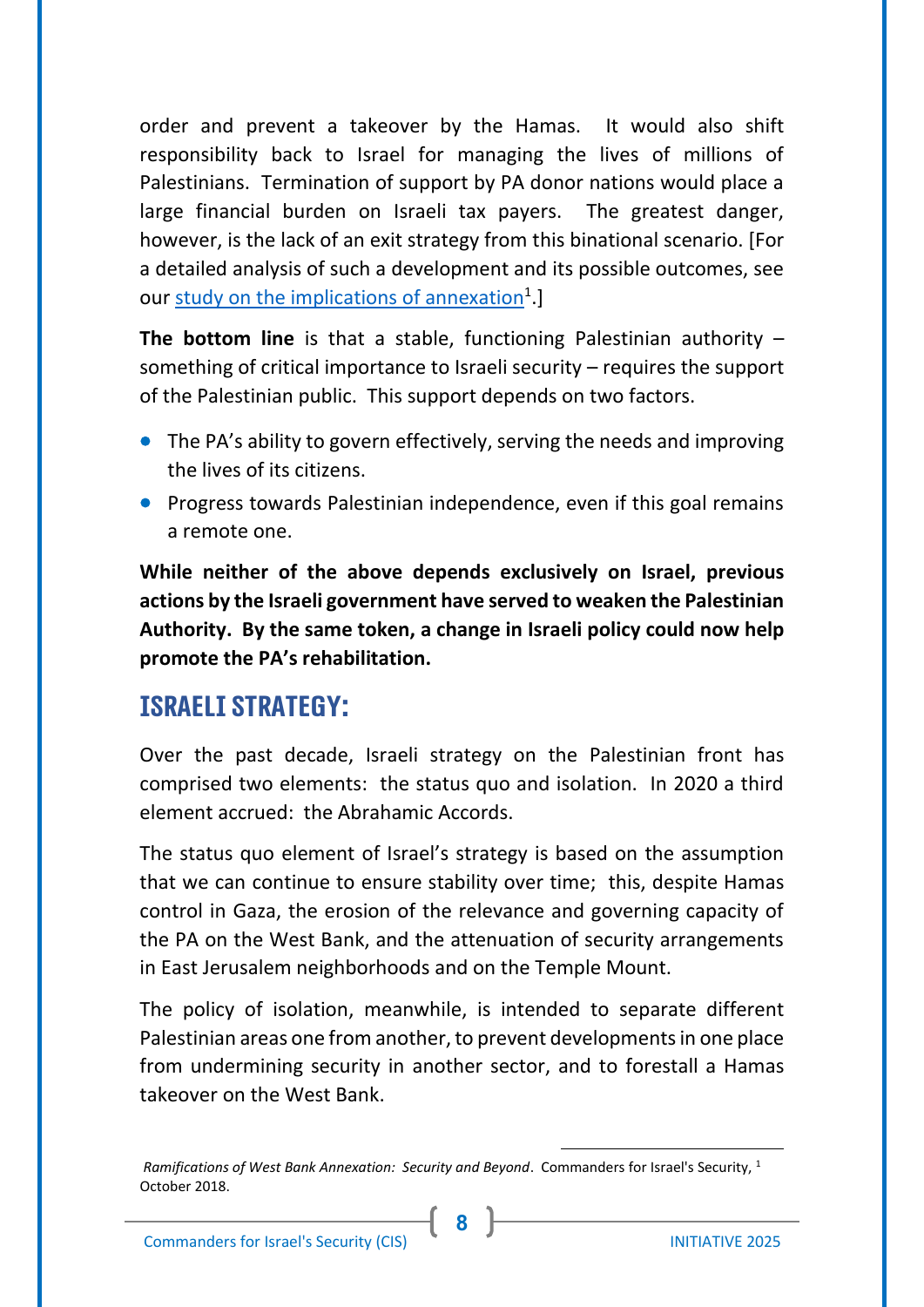The events of May 2021 exposed the failure of these two strategy elements, when a single event in Jerusalem led not only to unrest throughout the city but to clashes in other Israeli cities, rocket fire from Gaza, a further erosion of support for the PA and growing support for the Hamas both on the West Bank and among Palestinians throughout the Arab world.

Regretfully, Israeli behavior throughout has been only reactive, leaving the initiative to others.

The one exception to this reactive behavior, has been the Abrahamic Accords. These agreements are indeed an achievement of far reaching historic significance.

This achievement notwithstanding, the events of May 2021 demonstrate that even agreements with other Arab states cannot impair the need to address the Palestinian issue. Moreover, other developments point to the impossibility of decoupling the process of regional normalization from developments on the Palestinian front. These include reports that the UAE pressed for an early cease-fire during the last confrontation with Gaza, and held back on the process diplomatic normalization during the crisis.

Beyond questions of strategy, day-to-day events on the West Bank are cause for an alarm. Tasking the IDF with police duties over Palestinian civilians burdens it with responsibilities it is not trained for and detracts it from its core mission of combat preparedness. Furthermore, ongoing friction between the IDF and the civilian population is undermining the army's position at the heart of Israel's national consensus, and public confidence in the military. Evidence of this can be seen in the case of Elor Azaraia and recently documented accounts of IDF performance in response to acts of settler violence towards Palestinians.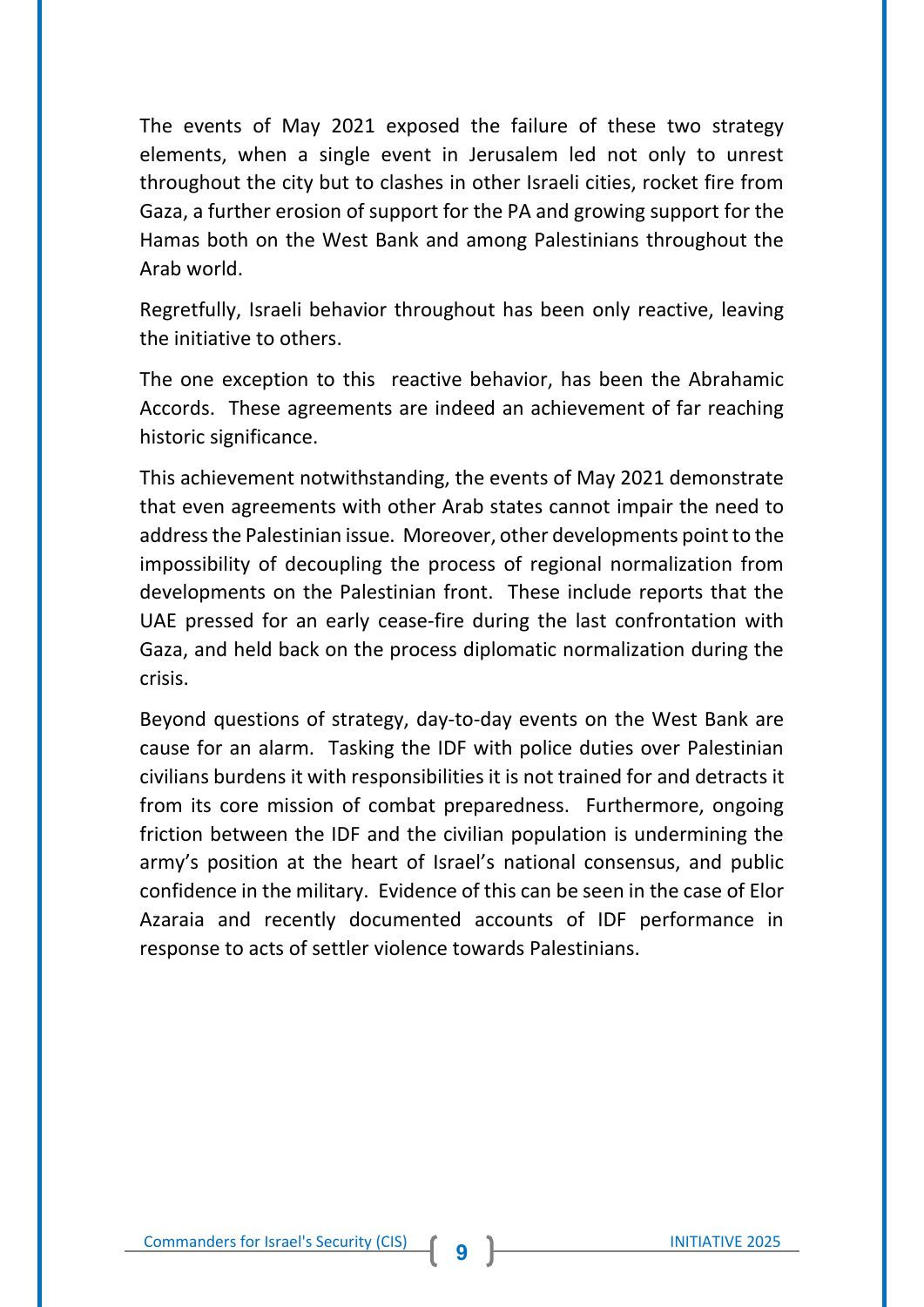## **Initiative 2025**

#### **GUIDELINES AND ASSUMPTIONS**

The failure of Israeli strategy on the Palestinian front was clearly illustrated during Operation "Guardian of the Walls". That experience underscored the need for a new strategic approach to more effectively promote our supreme national interest: ensuring that Israel remains a strong, secure and democratic national home for the Jewish People. This requires that we halt Israel's drift towards a situation in which it is no longer possible to separate between the two national groups – something that will inevitably lead to the end of the Zionist vision.

**As long as a political agreement remains elusive, Israel must avoid steps that move us closer to a single state. By the same talken we must be steadfast in our pursuit of interim measures that enhance Israel's strategic position.**

#### **Assumptions:**

- Israel enjoys considerable freedom of maneuver between the following options: the two-state solution (not currently a feasible alternative); unilateral separation that would create a security vacuum, likely to be filled by hostile forces; and drifting towards a single state (our current trajectory). Our proposed strategy will satisfy neither those who seek an immediate, two-state solution nor partisans of greater Israel. It could, however, form the basis of a broad, national consensus. Above all, it will shield us from the greatest national tragedy of all – the loss of the *third temple* – Jewish national independence in the modern era.
- Current circumstances leave only one alternative that serves the Zionist vision: Civilian separation while maintaining security control until a negotiated agreement.
- Calm and stability is a necessary condition for routine life throughout the interim period, and an essential part of the infrastructure for any sustainable agreement.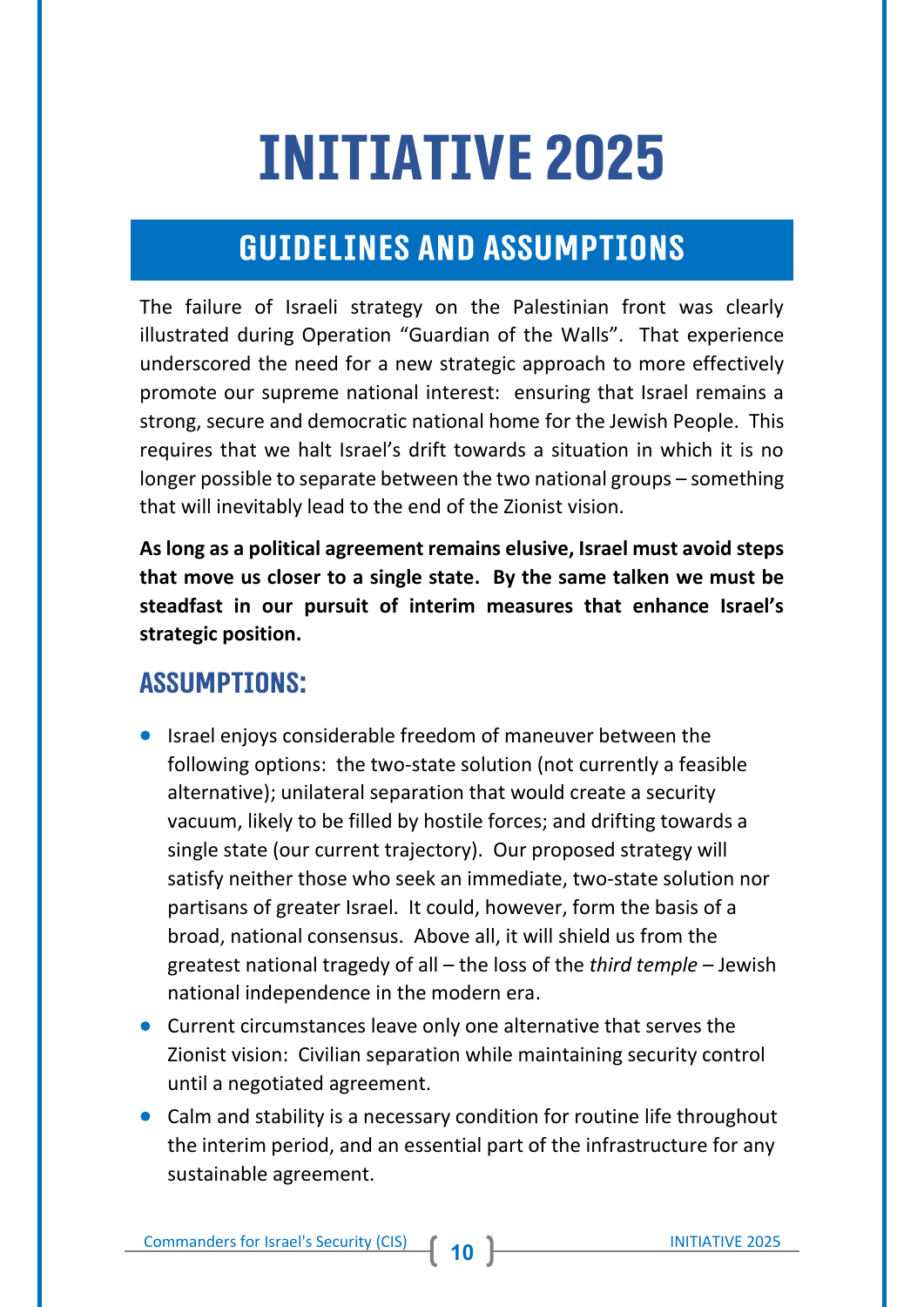• The existence of a functioning Palestinian authority with the capacity to govern, one that maintains coordination with our security forces, serves Israel's nations interest. It is also essential to any process leading to separation between Israel and the Palestinians.

#### **Guidelines:**

- By definition, the present proposal is an Israeli initiative. Optimally, it would be implemented in coordination with the PA. It is not, however, conditional upon such coordination.
- Raising funds from countries in the Middle East and elsewhere would contribute significantly to the implementation of key elements of the plan.
- It possible to proceed with careful and measured steps, while maintaining Israeli control all along the way, and enhancing Israel's security.
- Implementing this plan will block efforts promoting annexation and prevent the slide towards the tragedy of a single state solution, one that can only lead to violence and bloodshed.
- Acting in accordance with this initiative will help us avoid making irreversible changes before the time is ripe, while preserving -- and even enhancing – conditions for their public acceptance at the appropriate time.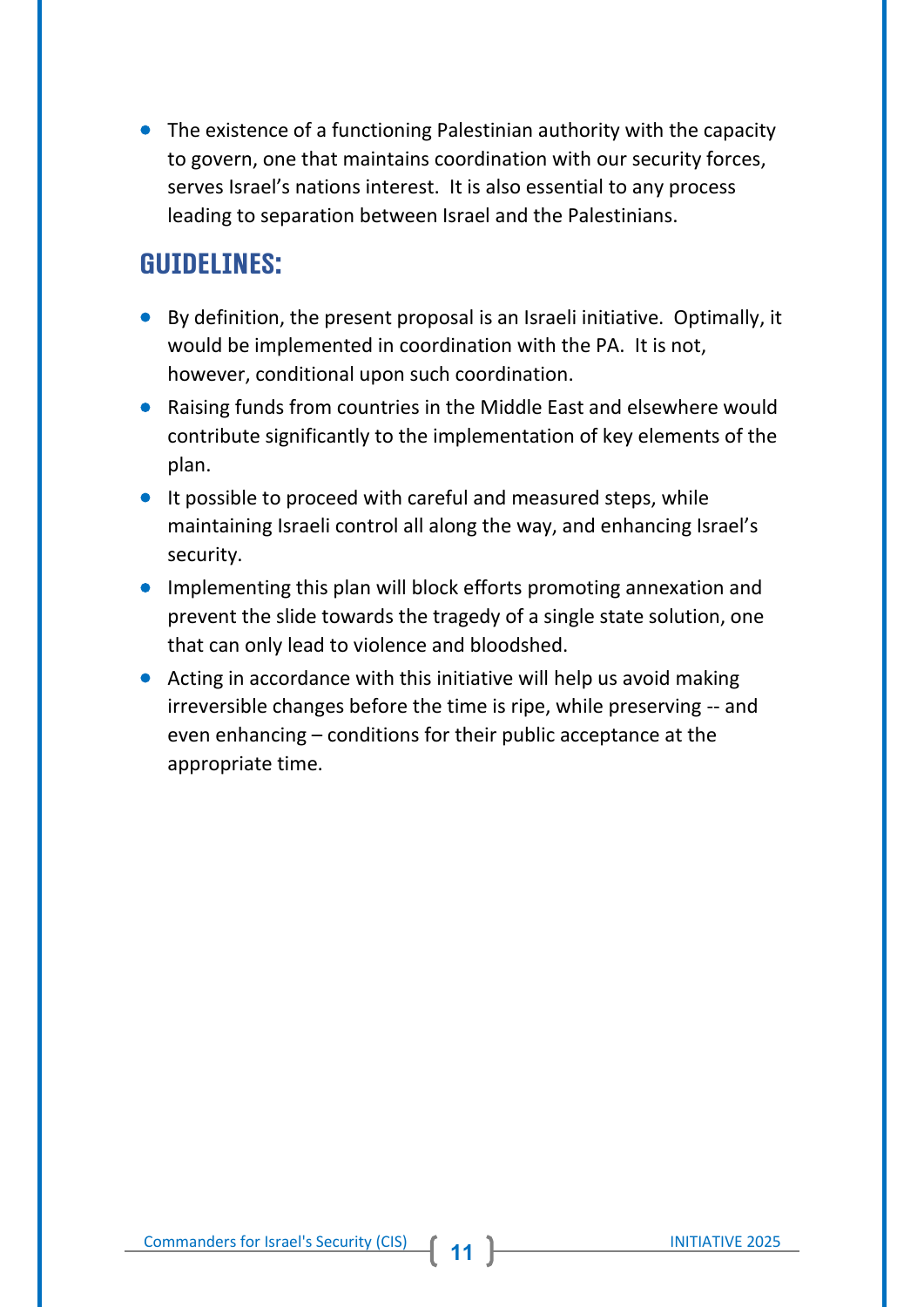#### **DETAILS OF THE INITIATIVE**

#### **Judea and Samaria**

#### **Pursuing civilian separation while maintaining security control.**

**This strategy requires the integrated use of three different toolsets: civilian-economic, security and political-diplomatic.**

- In order to promote **civilian separation**, investments will be made in infrastructure, trade, industry and employment, and freedom of movement will be improved. This will enable the PA to function better, improve the day-to-day lives of the civilian population on the West Bank, boost the economy and enhance quality of life, and reduce friction between Israelis and Palestinians. It will also promote stability and calm, build trust and instill hope for a better future [see below].
- **Ongoing security control** is mandatory due to the lack of any alternative to Israeli military control for an indefinite, interim period of time. The arrangements we propose will ensure Israel's security in the event of two, opposing scenarios: Sustained calm and stability on the one hand and a deterioration of the security situation on the other, including a possible outbreak of terror and even the collapse of the PA itself. Israeli control will be maintained while reducing the presence of the IDF in heavily populated Palestinian areas. Israel will make a sustained effort to preserve law and order and prevent acts of violence from either side by deploying more police forces, including the border police.
- **Political-diplomatic measures**. It is important to keep the diplomatic prospects in order to maintain the support of the Palestinian public, preserve the stability of the PA and ensure that it continues to coordinate with Israeli security forces. It will also help enlist regional and international support for the initiative, and for the State of Israel in general. Given the current composition of the Israeli government, it cannot be expected to make significant efforts on this front.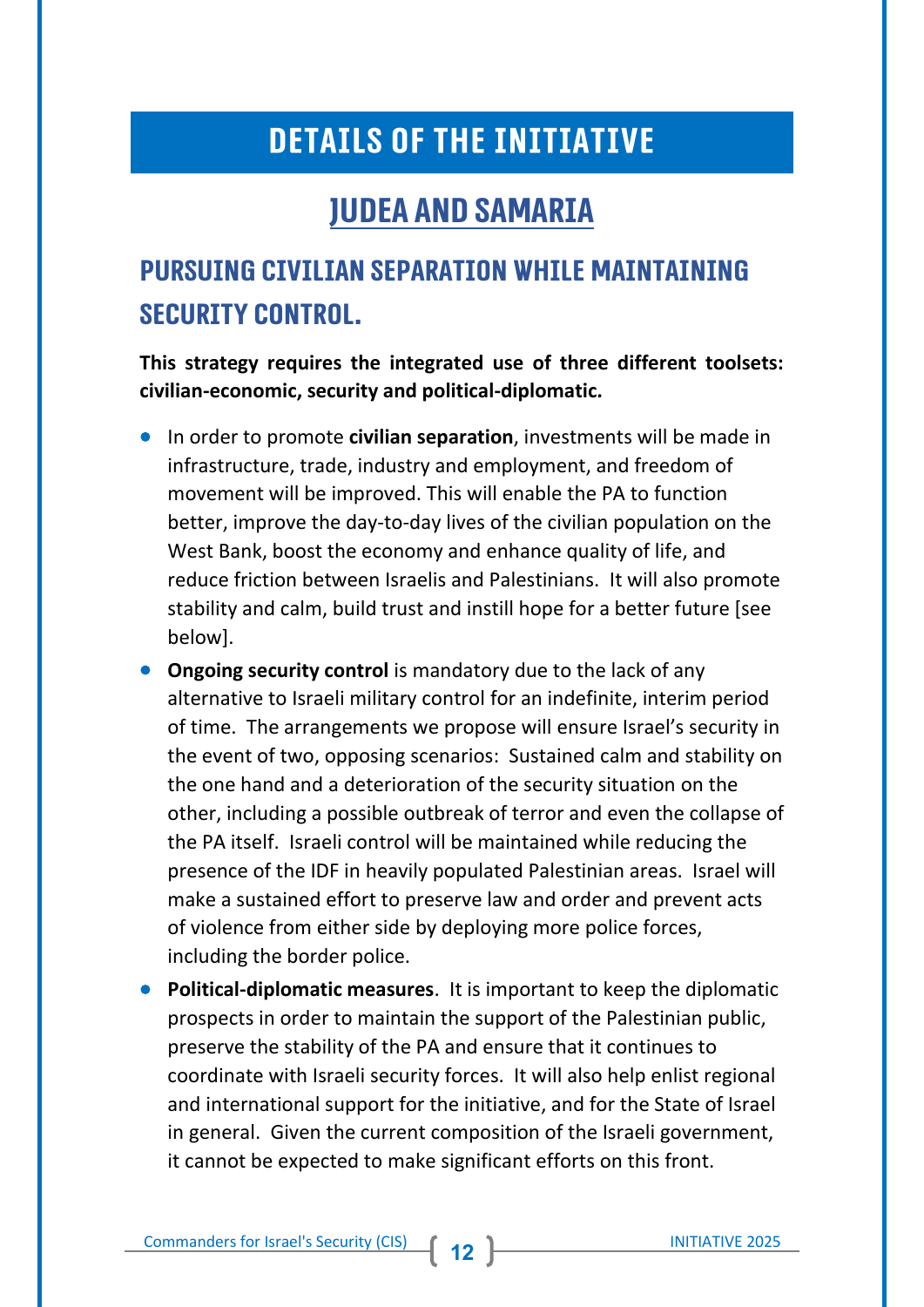Absent such efforts on the Israeli side, regional and international bodies can fill the vacuum.

#### **Evaluation criteria**

**To evaluate any measure under consideration, whether as part of this initiative or not, we must ask three questions. Does it -**

- **•** Promote or inhibit civilian separation?
- Contribute to or detract from Israeli security?
- Advance or impede the goal of civilian separation while maintaining security control?

[For a list of measures available in every toolset, see below]:

#### **The Gaza Strip**

**Israel will launch a game-changing initiative that combines three, key efforts: political measures, economic reconstruction and enhancing and augmeting the security. This will be done in partnership with a powerful, international coalition.**

#### **The plan will gradually, but simultaneously, promote five objectives.**

- 1. Weakening the Hamas and its control over the Gaza Strip.
- 2. Strengthening the PA and making it part of any arrangement in Gaza, while planning for the future reassertion of its authority over the territory.
- 3. Forging a powerful international coalition that can overcome resistance from the Hamas and the reluctance of the PA, while providing the resources for the plan's long-term implementation.
- 4. Enhancing security. This includes: strengthening and formalizing the cease-fire, while implementing mechanisms for communication and oversight; restraining Hamas armament efforts and blocking their tunneling program; training PA forces in anticipation of future deployment in Gaza.
- 5. Comprehensive rehabilitation and development efforts, and raising the necessary investments to facilitate this (while simultaneously promoting investment in the PA).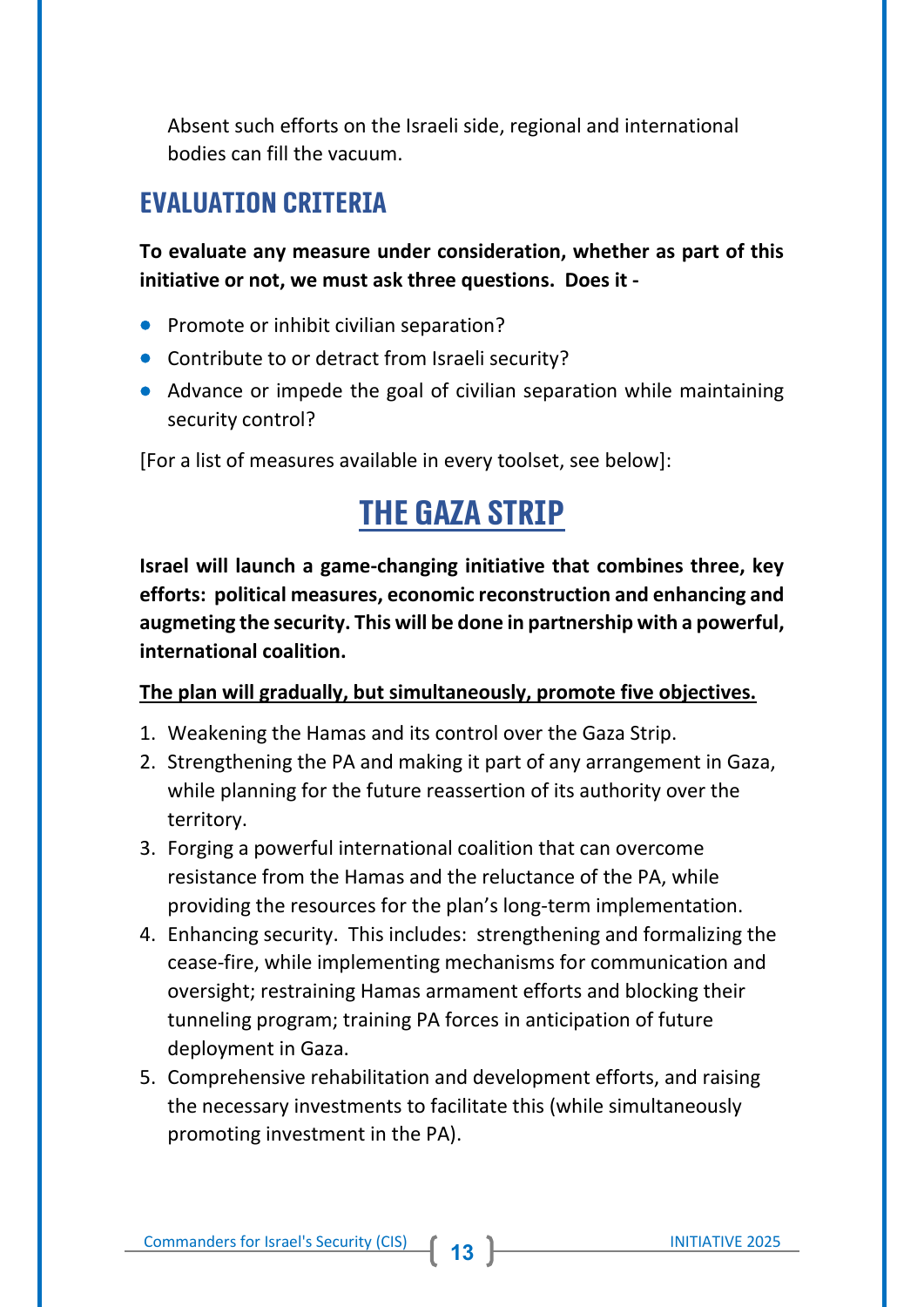The plan will be carried out in stages, with progress from one stage to the next contingent upon a strict observance of the cease-fire by the other side, as well as a return of missing Israelis from the Gaza Strip.

[For more details, see the four-point program for Gaza.]

#### **East Jerusalem and the Holy Places**

#### **The Temple Mount**

**The Temple Mount is a fault line that threatens to transform the Israeli-Palestinian dispute into a religious conflict with the entire Arab and Moslem world. All Israeli governments since 1967 have understood this sensitivity and acted accordingly.**

In recent years, however, the government has shown less caution than its predecessors. The events of May, 2021 illustrate how dangerous this can be. That outbreak of violence strengthened the Hamas and weakened the PA, undermined our strategic relationship with Jordan, harmed our relations with other Arab states -- including Egypt and those countries with whom Israel has just recently signed normalization agreements – and damaged the very delicate fabric of ethnic relations within Israeli cities.

#### **We therefore recommend the government take the following steps:**

- Reassert and rigorously implement the status quo on the Temple Mount.
- Strengthen cooperation with Jordan and preserve its status with regard to the holy places, as set down in the Israeli-Jordanian peace treaty.
- Maintain cooperation with the PA.
- Prevent extremists from carrying out provocations at the holy places and elsewhere in East Jerusalem that could undermine stability.

#### **East Jerusalem**

Reactions in the Arab world, western countries and Israel's closest allies in the United States to events in Sheikh Jarrah, Silwan and other East Jerusalem neighborhoods show that the holy sites are not the only places where Israel must tread carefully.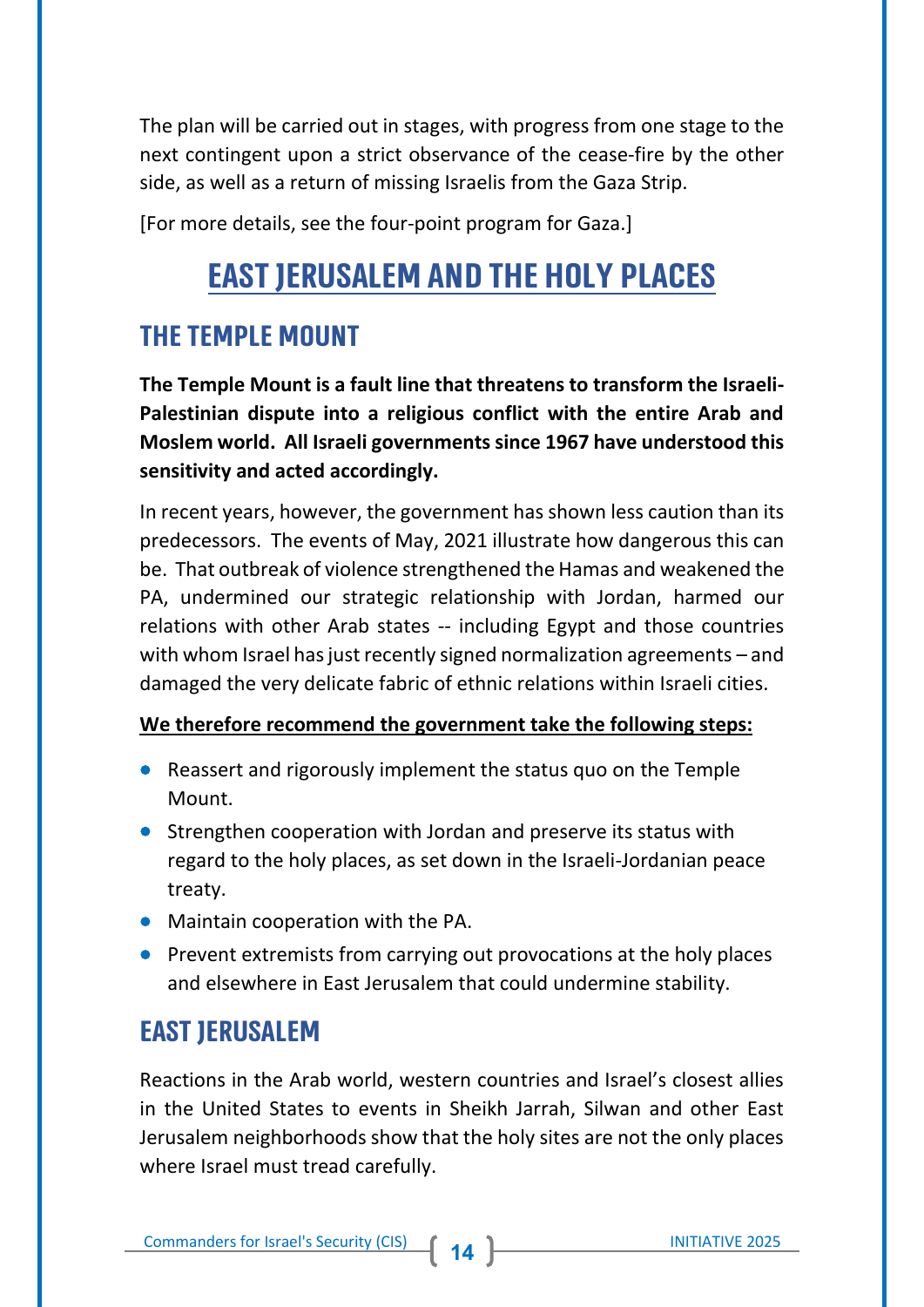In fact, the need for change is evident in neighborhoods beyond those directly affected by the events of May 2021. To prevent another outbreak of violence, Israel must take a new approach to all Palestinian neighborhoods in East Jerusalem. The "knife intifada" offered a glimpse of how serious the potential for violence is. As the recent discovery of tens of thousands of weapons in a single, East Jerusalem refugee camp shows, the lack of government presence creates fertile ground for criminals. The stronger the latter grow, the more likely they will become involved in terrorist activity.

The paucity of basic services, and the lack of education and employment opportunities, all serve to drive hopeless, young people into the arms of hostile elements, starting with crime and continuing with terrorism.

#### **Israel's policy towards East Jerusalem and the holy places, therefore, requires an approach that combines both civilian and security elements.**

- Israel must impose law and order, and collect illegally held weapons in Palestinian areas of the city that are currently devoid of a police presence.
- The City of Jerusalem must establish a separate administrative and budgetary mechanism for East Jerusalem, and devise a master plan for its rehabilitation and development [for details see *Jerusalem: Opportunity or Ticking Bomb<sup>2</sup>*

2 *Jerusalem, Opportunity or Ticking Bomb,* Commanders for Israel's Security,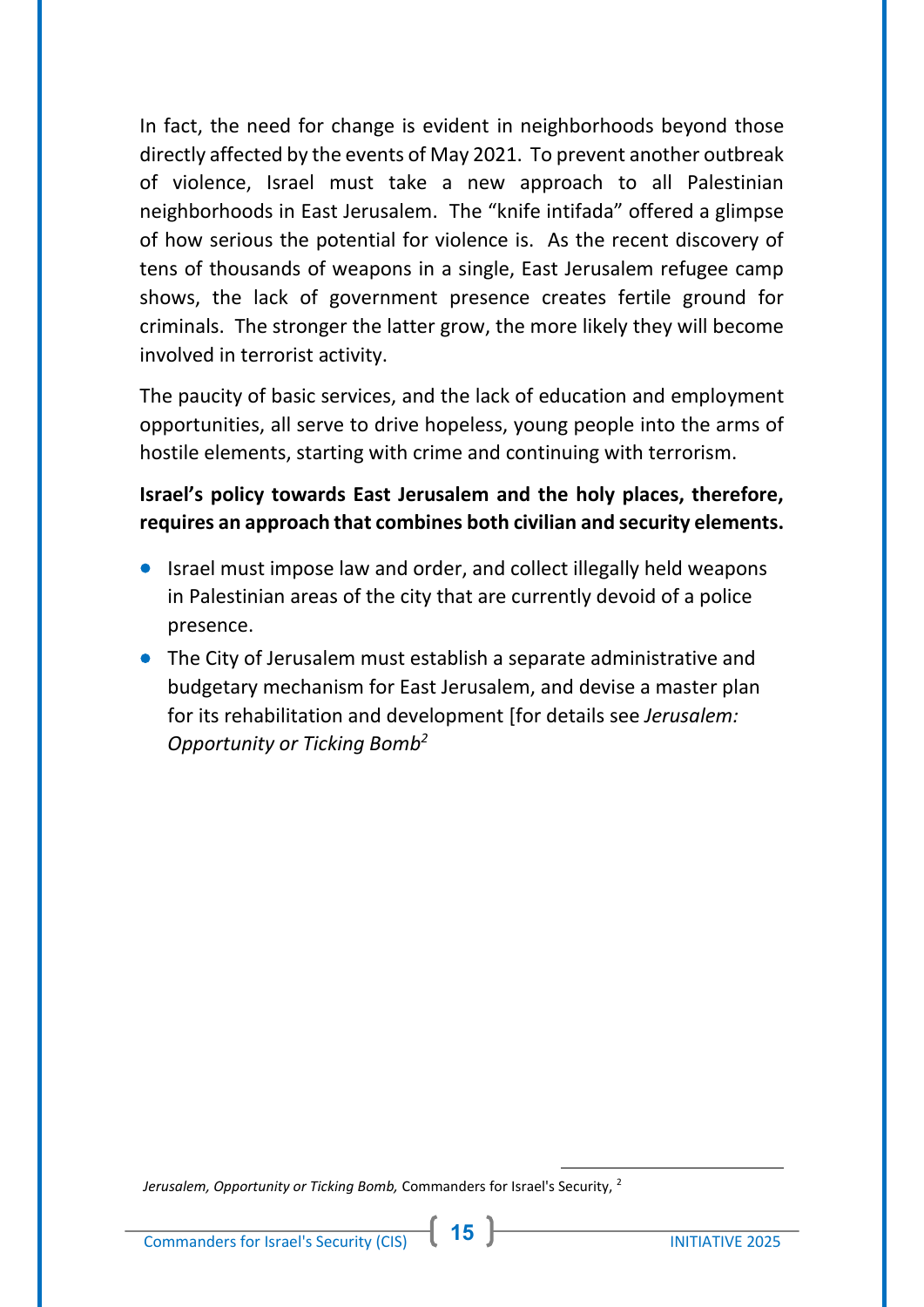#### **PROPOSED MEASURES**

#### **Judea and Samaria: Civilian-Economic Steps**

**Israel will launch a civilian-economic plan to improve the welfare and standard of living of the Palestinians, reduce Israeli involvement in their daily lives, and promote stability. (The government has already announced plans to carry out some of these recommendations).**

As with other elements of Initiative 2025, Israel's interest in security and stability requires that we proactively take the following measures, independent and irrespective of other players. Nevertheless, the cooperation of the PA would offer significant advantages, as would the involvement of donor countries, from within the region and without. The latter could play an important role both in financing the plan and training Palestinians to implement it.

#### **Some examples:**

- Increasing the number of work permits in Israel. The government has already taken initial steps in this direction. Increasing the number of work permits provides a livelihood for Palestinians on the West Bank and Gaza, expands the workforce available to Israel's economy, and reduces the number of Palestinians residing in Israel illegally. We should add to the 15,000 permits already issued for Palestinians from the West Bank and the few thousands from Gaza vetted by the Israel Security Agency.
- Improving transport infrastructures and creating contiguity of transportation routes for Palestinian use. A Palestinian transport system would allow for rapid movement between population centers, industrial zones and border crossings. It would positively affect the governing capacity of the PA, allow it to deploy its security forces more efficiently, reduce friction between Palestinians and Israelis, and boost the Palestinian economy and the overall public mood. This, in turn, will increase stability and enhance security [for a detailed plan, see *[Enhancing West Bank Security and Stability](http://en.cis.org.il/wp-content/uploads/2017/06/HOVERET_HIZUK_YEZIVOOT_ENG.pdf)<sup>3</sup>* ].

<sup>3</sup> *Enhancing West Bank Security and Stability*. Commanders for Israel's Security, June 2017.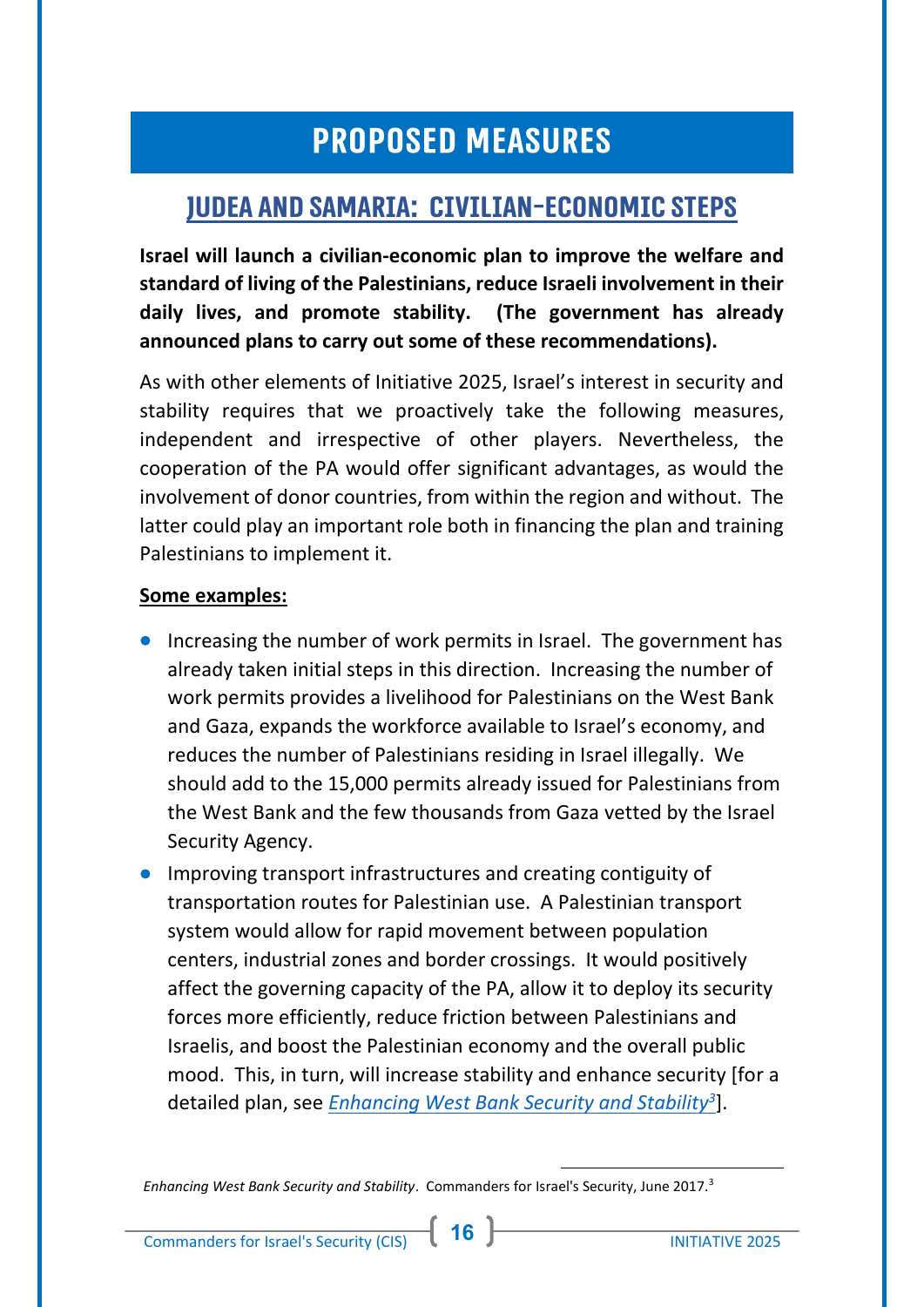- Regulating construction in Area C: addressing the needs of natural growth. In the 25 years since areas A and B were defined, their reserves of land available for construction have been exhausted. The requirements of natural growth must now be addressed. Furthermore, a solution must be found to the 250,000 housing units that have been built without permits on the periphery of these areas, and which face the threat of demolition. A solution to these problems that the PA can take credit for would go a long way to rehabilitating its prestige*<sup>4</sup>*
- Agricultural development. Israel will institute a rapid approval process for laying down water lines to Palestinian agricultural land reserves, prioritized jointly with the PA (if its cooperation can be secured) and donor states. Water quotas for agriculture will be increased, along with the use of recycled water for irrigation. Where necessary, the paving of dirt roads for transporting agricultural equipment will be allowed.
- Easing restrictions on the transport and export of goods. Israel will ease restrictions on the transport of Palestinian goods within the West Bank (among other ways, by reducing the need for multiple security checks); between the West Bank and Israel, including Israeli ports; between the West Bank and the Gaza Strip; and between the West Bank and Jordan.
- Removing obstacles to economic development. This will include computerizing the department in Israel's tax authority dealing with VAT applicable to the PA, creating an interface between Israeli and Palestinian banks via the SWIFT system and promoting Palestinian trade (including with states with which Israel has no diplomatic and/or trade relations).
- JEC. Implementing the government decision to restart operation of the Palestinian – Israeli Joint Economic Committee (JEC) to resolve problems and facilitate economic projects in the private sector.
- Industrial zones. Israel will approve and promote the construction of Palestinian industrial and employment zones adjacent to the security

**17**

<sup>4</sup> *Regulating Israeli and Palestinian Construction in Area C.* Commanders for Israel's Security, May 2017.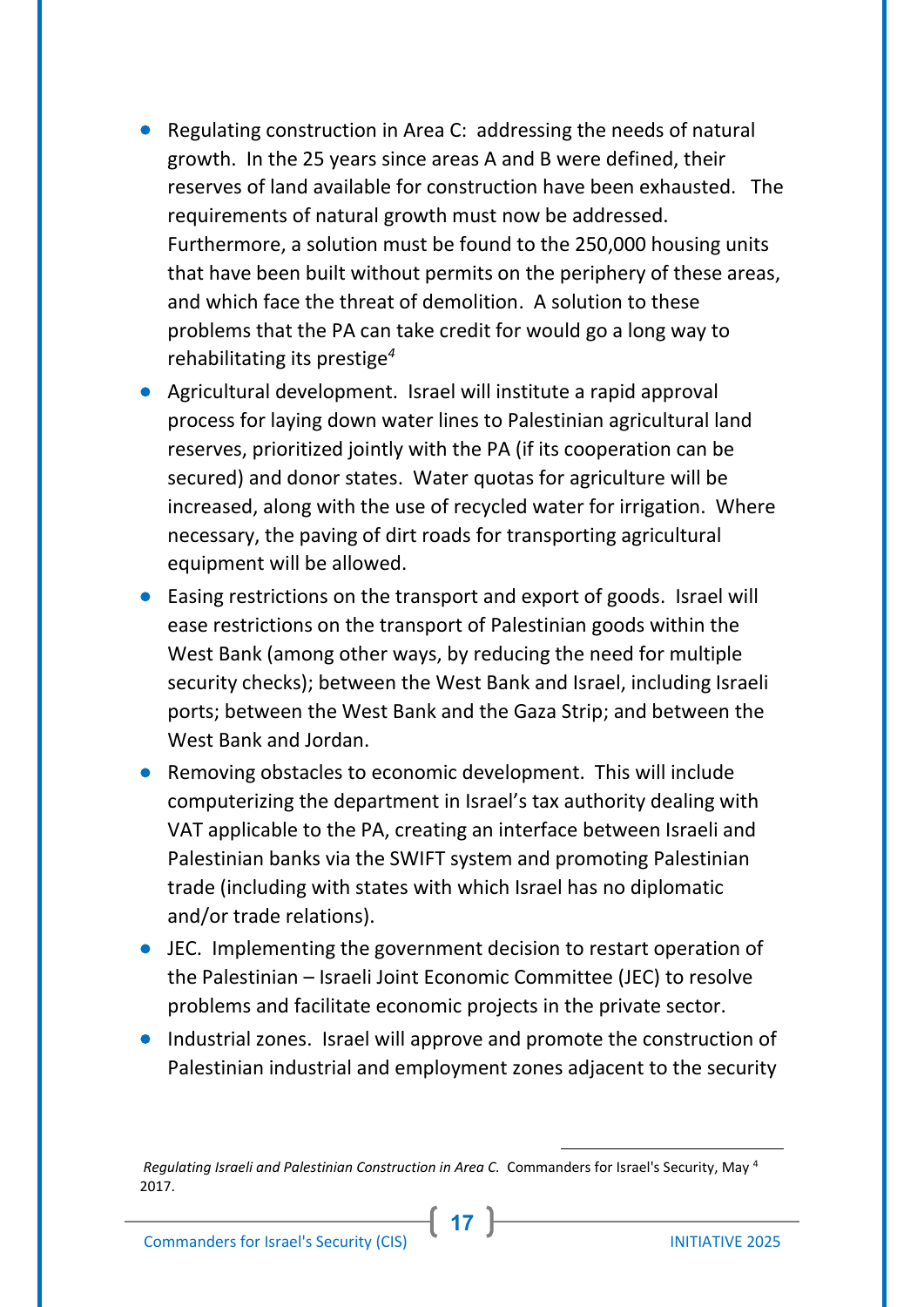fence, recruit donor states to invest in these projects, and speed up procedures necessary for their implementation.

- A new Palestinian city. Israel will promote the establishment of another, new Palestinian city (like Rawabi). This will create thousands of jobs (hundreds of them for academics and white-collar workers such as engineers and economists), and help relieve the housing shortage.
- A phased, demolition and construction program in the refugee camps. Israel will enlist the United States and other donor states to examine the feasibility of such an effort, with the goal of addressing the housing shortage, improving Palestinian quality of life, strengthening the PA and reducing the number of young Palestinians who turn to crime and terrorism.
- Stopping illegal settlements. The government will fully implement its decision to immediately remove any new residential sites not approved for settlements.

#### **Judea and Samaria -Security Measures**

**The State of Israel faces multiple, mutually reinforcing security challenges on different fronts simultaneously, and developments on each front affect the others. It is therefore essential to -isolate Judea and Samaria from the influence of escalation elsewhere. Experience shows that common threats and mutual interests form the basis of fruitful security cooperation between Israel and the PA. Therein lies the potential to isolate Judea and Samaria** from conflict on other fronts.

The security of Israel and its citizens require that we act both independently and in coordination with others. Initiative 2025 is based, first and foremost, on measures that Israel can take irrespective of other players. At the same time, the involvement of the PA offers major advantages, as does the support of other countries within the region and without (Egypt and Jordan above all, as well as the newly normalizing states).

#### **Some examples:**

• **Completion of the security fence**. Of the 770 kilometer fence that was planned and budgeted, only 650 km have been built. Major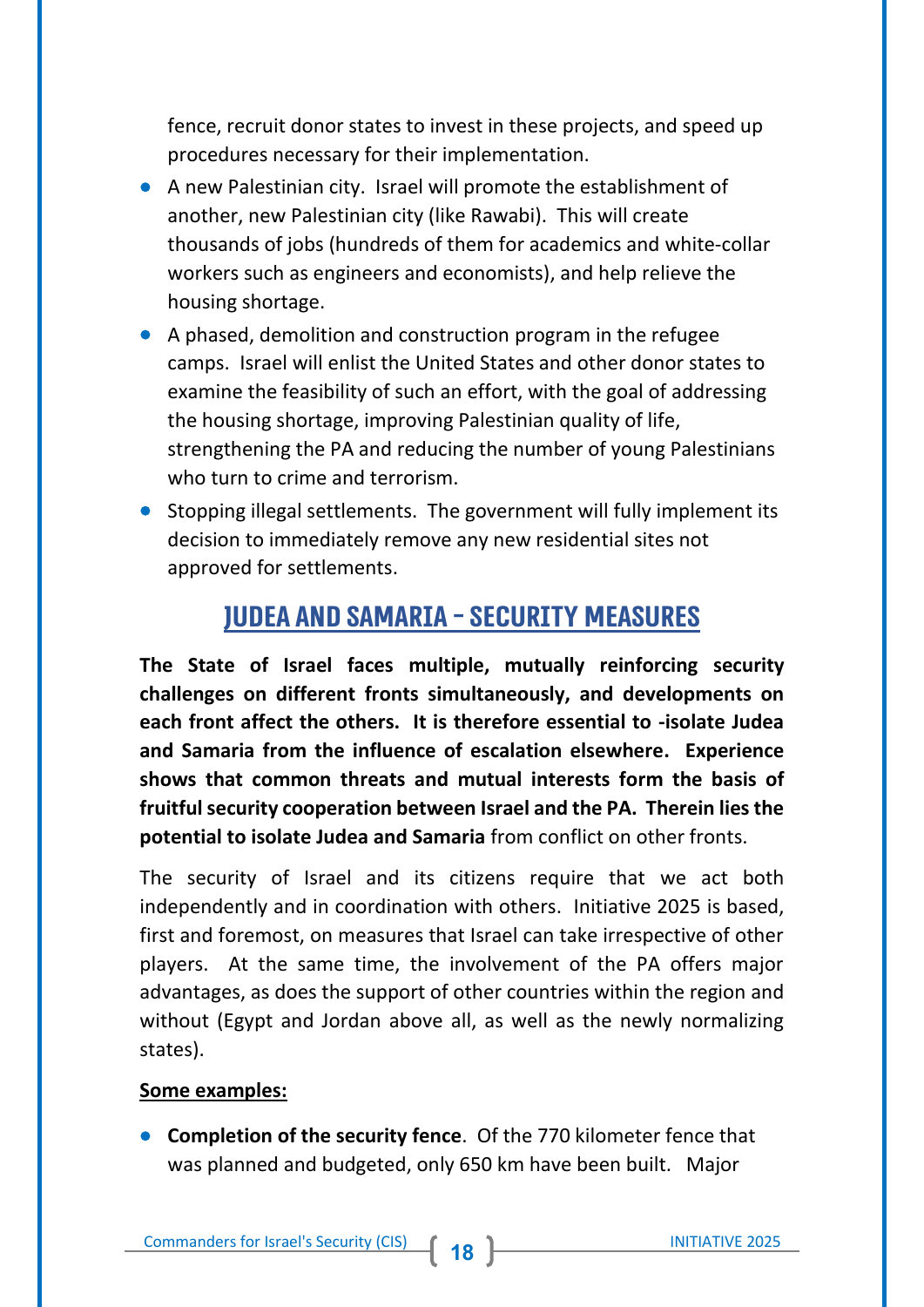gaps in the barrier offer easy points of entry for infiltrators. The security logic that called for a physical barrier between Israel and Judea and Samaria is as relevant today as it was at times of heightened terror. The barrier is essential in order to promote separation and calm, and will of course become even more important if Israel experiences a resumption in terrorism. Completing the fence will enhance Israel's overall security, including that of the 75% of settlers who live in Area  $C^5$ .

- **Closing the Gush Etzion gap**. Repeated cases of infiltration and terror attacks and at the Gush Etzion junction highlight the need to complete the security fence in this area. Closing the gap will create a contiguous physical barrier from the Gilboa region to the southern Mt. Hebron area, removing 90,000 Israelis from the confrontation line.
- **Gush Etzion Junction and Route 60**. Route 60, running through Gush Etzion Junction, traverses the settlement bloc from north to south. It is also a site of ongoing friction between Israelis and Palestinians, and a focal point for terror attacks. In order to separate Gush Etzion from Palestinian areas while completing the security fence, it is necessary to isolate Israeli and Palestinian transport lanes on this route. This can be achieved by paving a parallel road for Palestinian use by means of the dig and cover method: building a new lane on a lower level and covering it with a concrete and sand roof. Separating traffic in this way would facilitate uninterrupted, free and safe movement for Israelis between Jerusalem and the Gush Etzion settlements, and Palestinian traffic between Bethlehem and Hebron.
- **Effective border control**. While the separation barrier in Judea and Samaria is intended to block the illegal movement of Palestinians into Israel proper, it cannot prevent this completely. Major gaps in the fence alongside lax enforcement continue to expose Israel's heartland to the threat of terrorism. A stricter border control regime would reduce the scale of illegal residency, but also have a negative impact on the livelihoods of thousands of Palestinian families, thus undermining stability. Our abovementioned recommendation to

According to Israel's Central Bureau of Statistics (August, 2021), 485,000 settlers live on the West <sup>5</sup> Bank, of these 360,000 west of the security fence – both the completed and planned parts.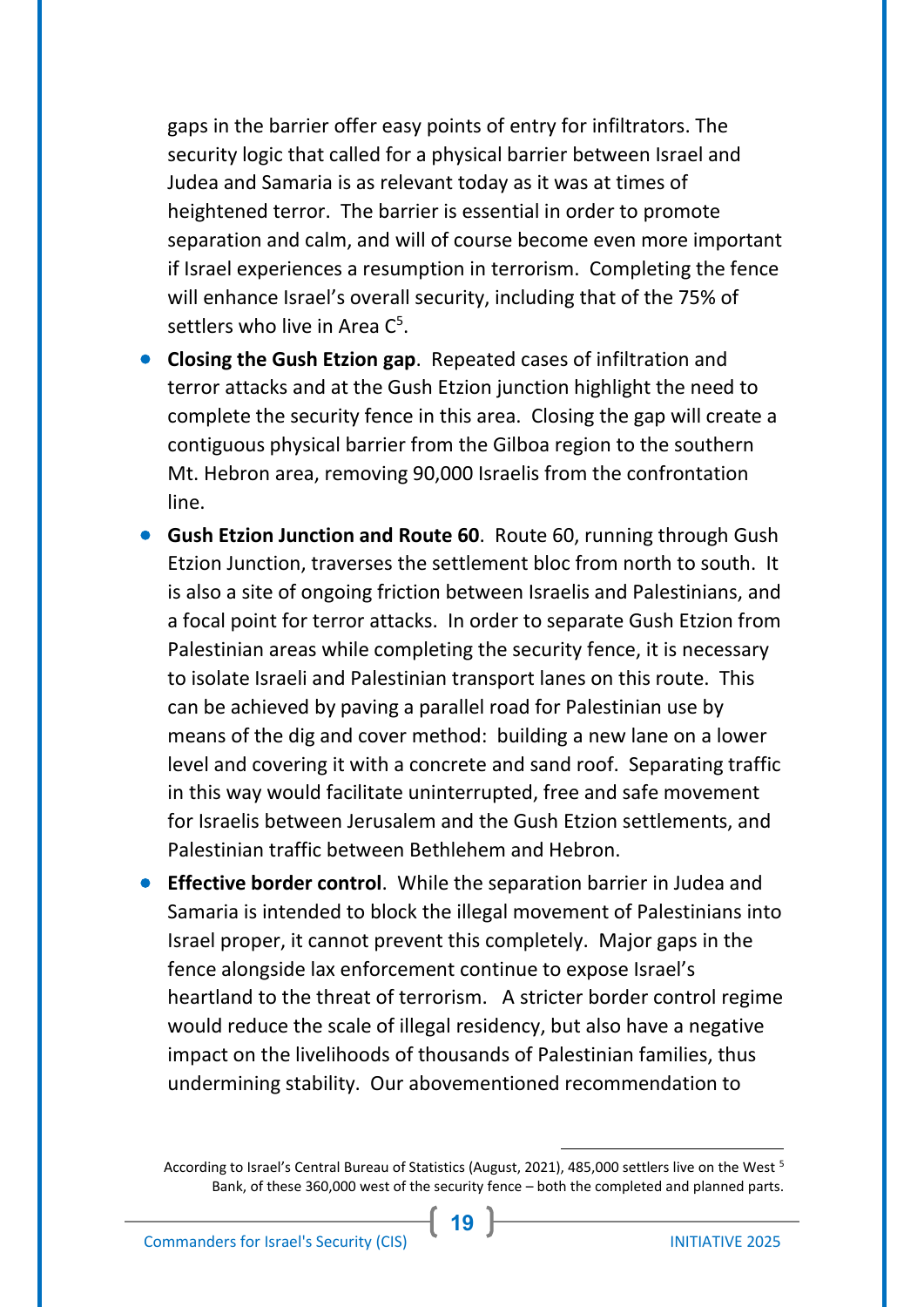increase the number of permits for Palestinian workers in Israel would counteract the latter effect.

- **Law and order in Palestinian areas**. Areas A and B those under the control of the PA – comprise 186 separate and noncontiguous geographic "islands," surrounded by area C. Neither the Palestinian police nor Palestinian tax officials have proper access to these areas, let alone a regular presence. Consequently, some 500,000 Palestinians live in areas with no law enforcement. This governance vacuum permits criminal and terrorist elements to operate freely and arm themselves. Establishing contiguous geographic units and/or transportation routes would strengthen PA governance and contribute to the security of both Palestinians and Israelis [for a detailed plan, including maps, see *[Enhancing West Bank Stability and](http://en.cis.org.il/wp-content/uploads/2017/06/HOVERET_HIZUK_YEZIVOOT_ENG.pdf)  [Security](http://en.cis.org.il/wp-content/uploads/2017/06/HOVERET_HIZUK_YEZIVOOT_ENG.pdf)<sup>6</sup>* ].
- **Expanding and training Palestinian security forces**. Strengthening the PA's enforcement capability in the face of both crime and terrorism – something that would help ensure calm and stability – serves the interests of both Israelis and Palestinians. International efforts to strengthen the police, judiciary and punitive systems in the PA are led by the United States Security Coordinator (USSC). Israel will call upon the USSC to expand the number of Palestinian security personnel and enhance their capabilities through manpower training, embedding operational procedures, establishing command and control mechanisms, and procurement of equipment and supplies. Not only will this help maintain stability on the West Bank; it will also lay the groundwork for a gradual restoration of PA control in Gaza [for more details, see *[Gaza: An Alternative Strategy](http://en.cis.org.il/wp-content/uploads/2019/11/GAZA-AN-ALTERNATIVE-ISRAELI-STRATEGY.pdf)<sup>7</sup>* ].
- **Reducing friction with the IDF.** While IDF raids on Palestinian population centers often yield positive results in terms of security, they also demand a price. Palestinian security forces and their leaders feel that by ignoring their presence and, at times, removing them from the scene, Israel undermines their authority and respect among the Palestinian public and, consequently, their ability to enforce law and order. While operational decisions must be made by IDF commanders in the field based on local needs and conditions,

<sup>6</sup> *Enhancing West Bank Stability and Security*, Commanders for Israel's Security, June 2017. <sup>7</sup> *Gaza: An Alternative Strategy*. Commanders for Israel's Security, Nov. 2019].

**20**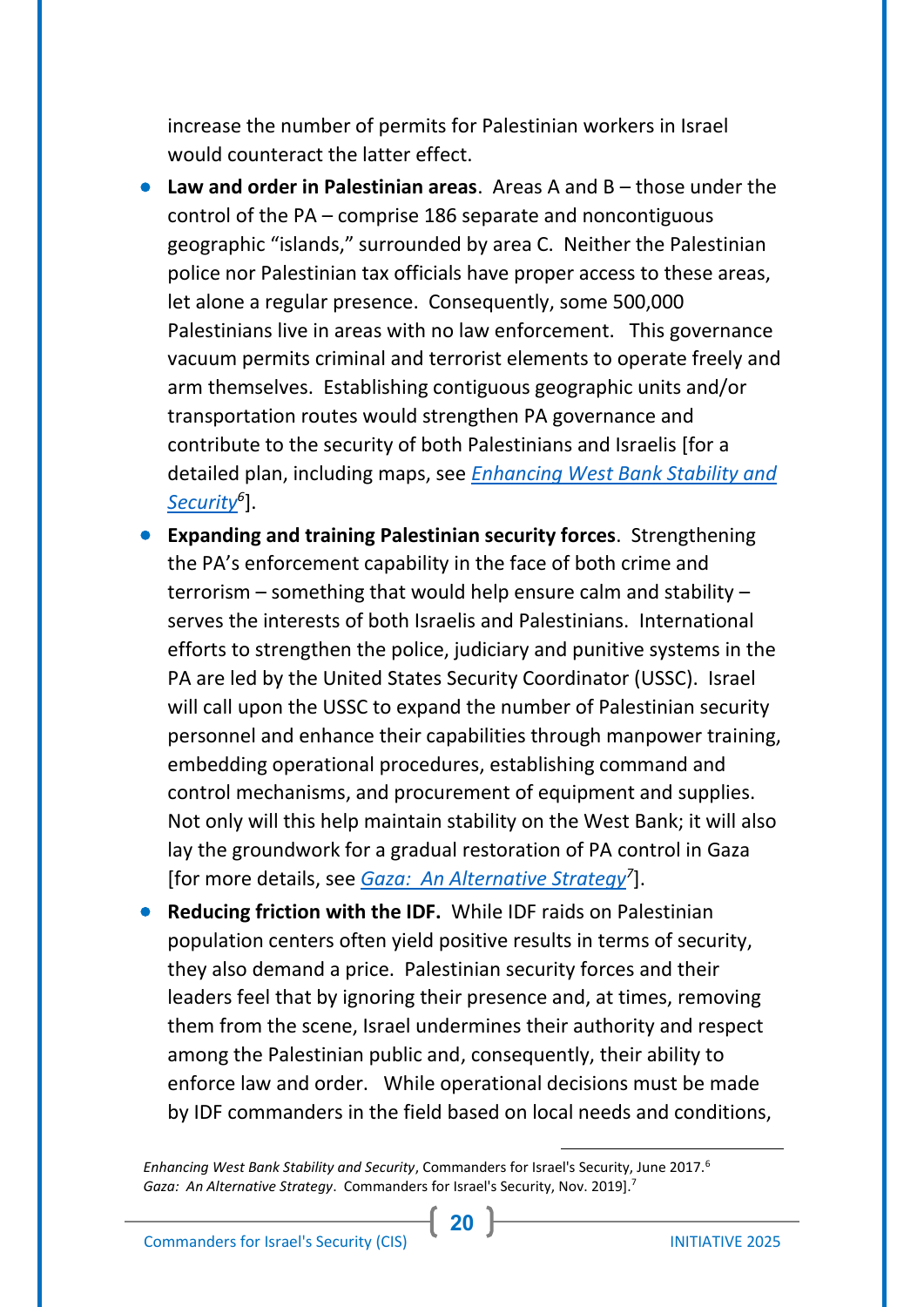Israel should consider reducing the frequency with which it intervenes directly, and allowing Palestinian security forces to carry out missions on their own. Reducing direct IDF involvement will make Israel's military presence less conspicuous and reduce friction with Palestinian civilians.

• **Governance, law, and order**. A different kind of response to violations of law and order by groups and individuals is called for in order to prevent a new outbreak of violence and a possible loss of control over events. This response must be two-dimensional. First, it must be swift, immediate and uncompromising. Second, it must be carried out by trained, law enforcement professionals. The IDF should not be burdened with police responsibilities, but rather tasked with missions that are exclusively military in nature. This will require an expansion in the size of the Israel Police and the Israel Border Police, increased training of these forces to deal with civilians, including children, women, adults, legal demonstrations and violations of the public order.